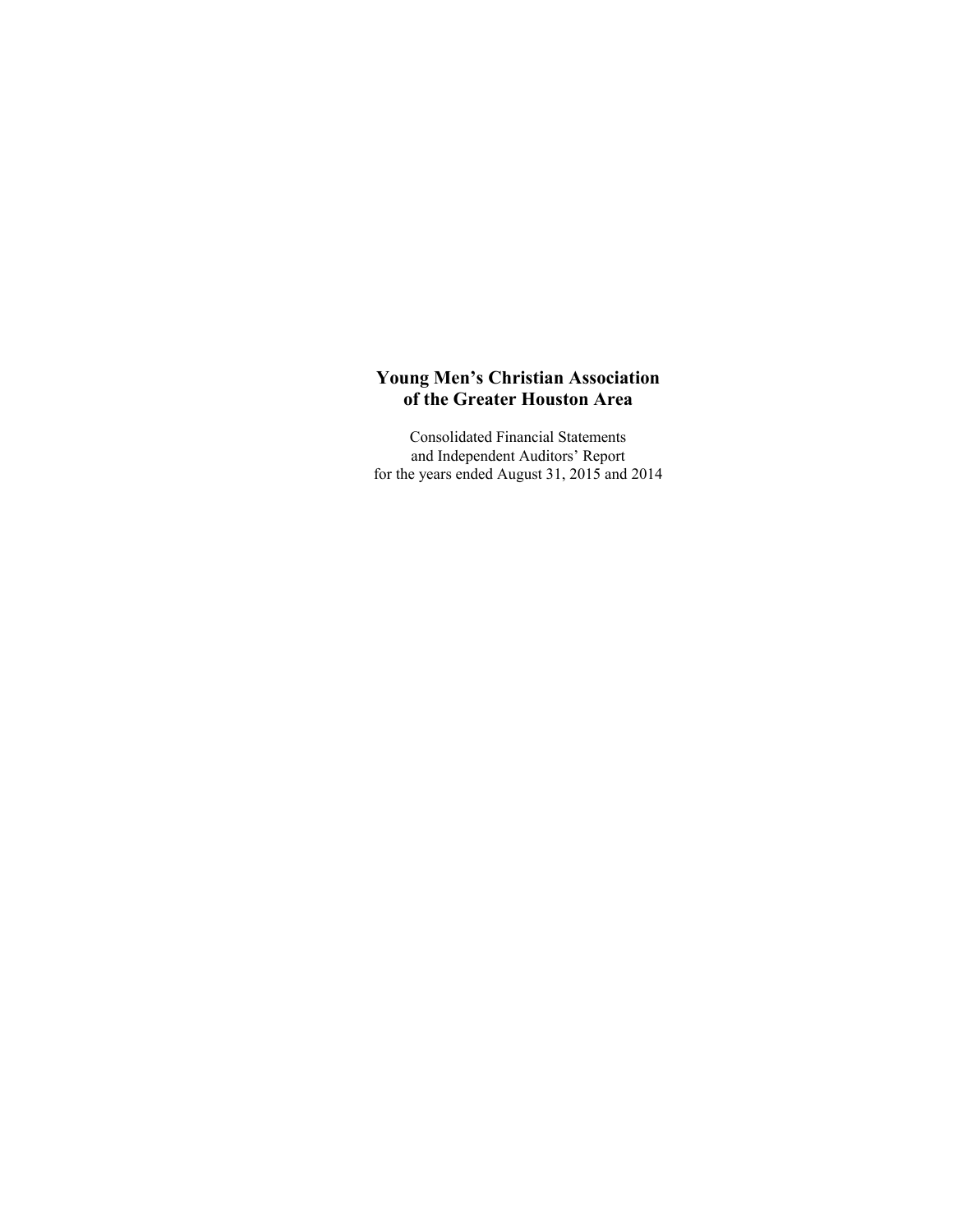Table of Contents

|                                                                                         | Page           |
|-----------------------------------------------------------------------------------------|----------------|
| <b>Independent Auditors' Report</b>                                                     | $\mathbf{1}$   |
| <b>Financial Statements:</b>                                                            |                |
| Consolidated Statements of Financial Position as of August 31, 2015 and 2014            | $\overline{3}$ |
| Consolidated Statement of Activities for the year ended August 31, 2015                 | $\overline{4}$ |
| Consolidated Statement of Activities for the year ended August 31, 2014                 | 5              |
| Consolidated Statement of Functional Expenses for the year ended August 31, 2015        | 6              |
| Consolidated Statement of Functional Expenses for the year ended August 31, 2014        | $\tau$         |
| Consolidated Statements of Cash Flows for the years ended August 31, 2015 and 2014      | 8              |
| Notes to Consolidated Financial Statements for the years ended August 31, 2015 and 2014 | 9              |
| <b>Supplementary Information:</b>                                                       |                |
| Consolidating Statement of Financial Position as of August 31, 2015                     | 19             |
| Consolidating Statement of Activities for the year ended August 31, 2015                | 20             |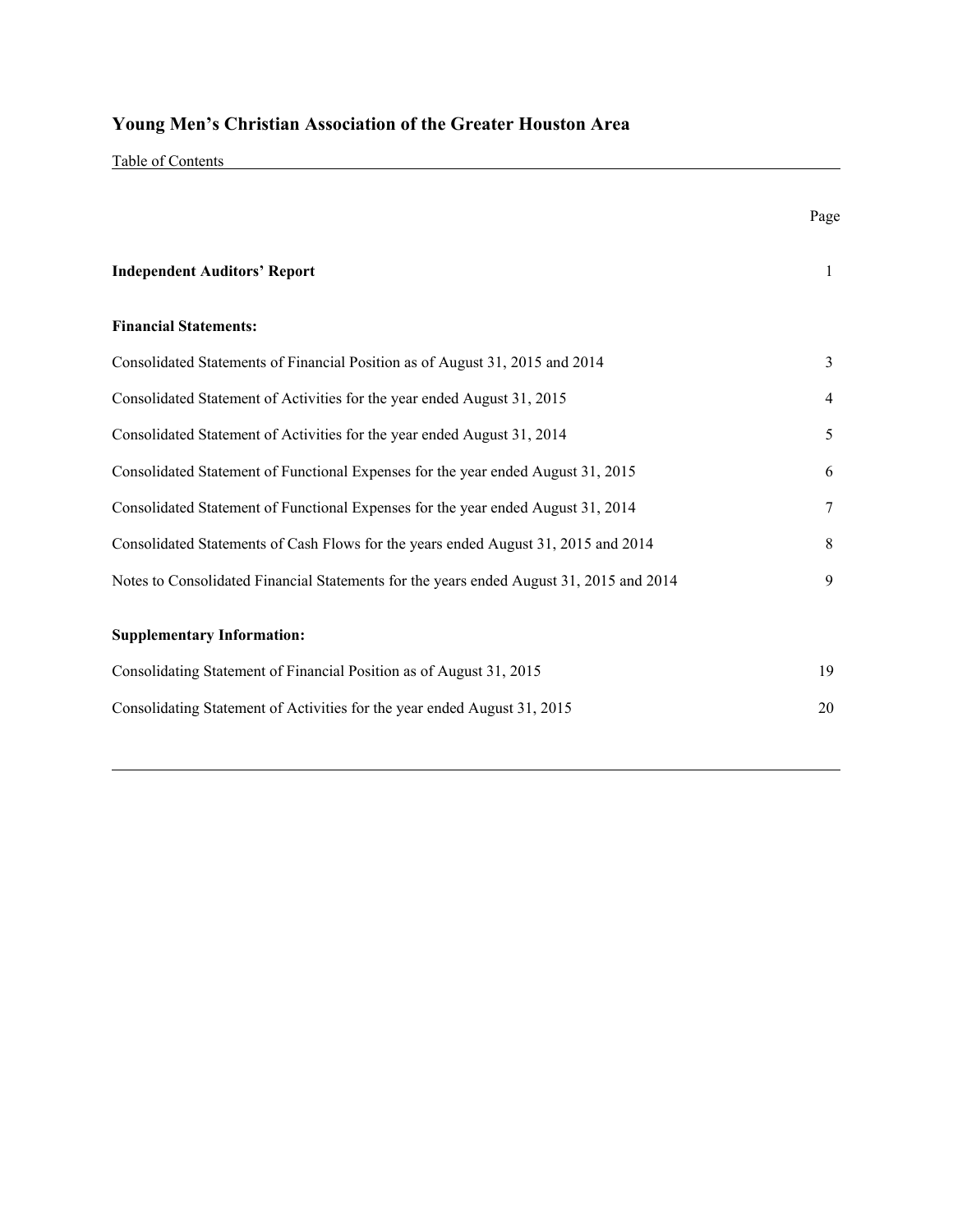

#### **Independent Auditors' Report**

To the Board of Directors of Young Men's Christian Association of the Greater Houston Area:

#### **Report on the Financial Statements**

We have audited the accompanying financial statements of Young Men's Christian Association of the Greater Houston Area (the YMCA) and its affiliate, YMCA of the Greater Houston Area Endowment Foundation (collectively the Association), which comprise the consolidated statements of financial position as of August 31, 2015 and 2014 and the related consolidated statements of activities, of functional expenses, and of cash flows for the years then ended, and the related notes to the financial statements.

#### *Management's Responsibility for the Financial Statements*

Management is responsible for the preparation and fair presentation of these financial statements in accordance with accounting principles generally accepted in the United States of America; this includes the design, implementation, and maintenance of internal control relevant to the preparation and fair presentation of financial statements that are free from material misstatement, whether due to fraud or error.

#### *Auditors' Responsibility*

Our responsibility is to express an opinion on these financial statements based on our audits. We conducted our audits in accordance with auditing standards generally accepted in the United States of America and the standards applicable to financial audits contained in *Government Auditing Standards,* issued by the Comptroller General of the United States. Those standards require that we plan and perform our audits to obtain reasonable assurance about whether the financial statements are free from material misstatement.

An audit involves performing procedures to obtain audit evidence about the amounts and disclosures in the financial statements. The procedures selected depend on the auditors' judgment, including the assessment of the risks of material misstatement of the financial statements, whether due to fraud or error. In making those risk assessments, the auditor considers internal control relevant to the entity's preparation and fair presentation of the financial statements in order to design audit procedures that are appropriate in the circumstances, but not for the purpose of expressing an opinion on the effectiveness of the entity's internal control. Accordingly, we express no such opinion. An audit also includes evaluating the appropriateness of accounting policies used and the reasonableness of significant accounting estimates made by management, as well as evaluating the overall presentation of the financial statements.

We believe that the audit evidence we have obtained is sufficient and appropriate to provide a basis for our audit opinion.

#### *Opinion*

In our opinion, the financial statements referred to above present fairly, in all material respects, the consolidated financial position of the Association as of August 31, 2015 and 2014 and the changes in its net assets and its cash flows for the years then ended in accordance with accounting principles generally accepted in the United States of America.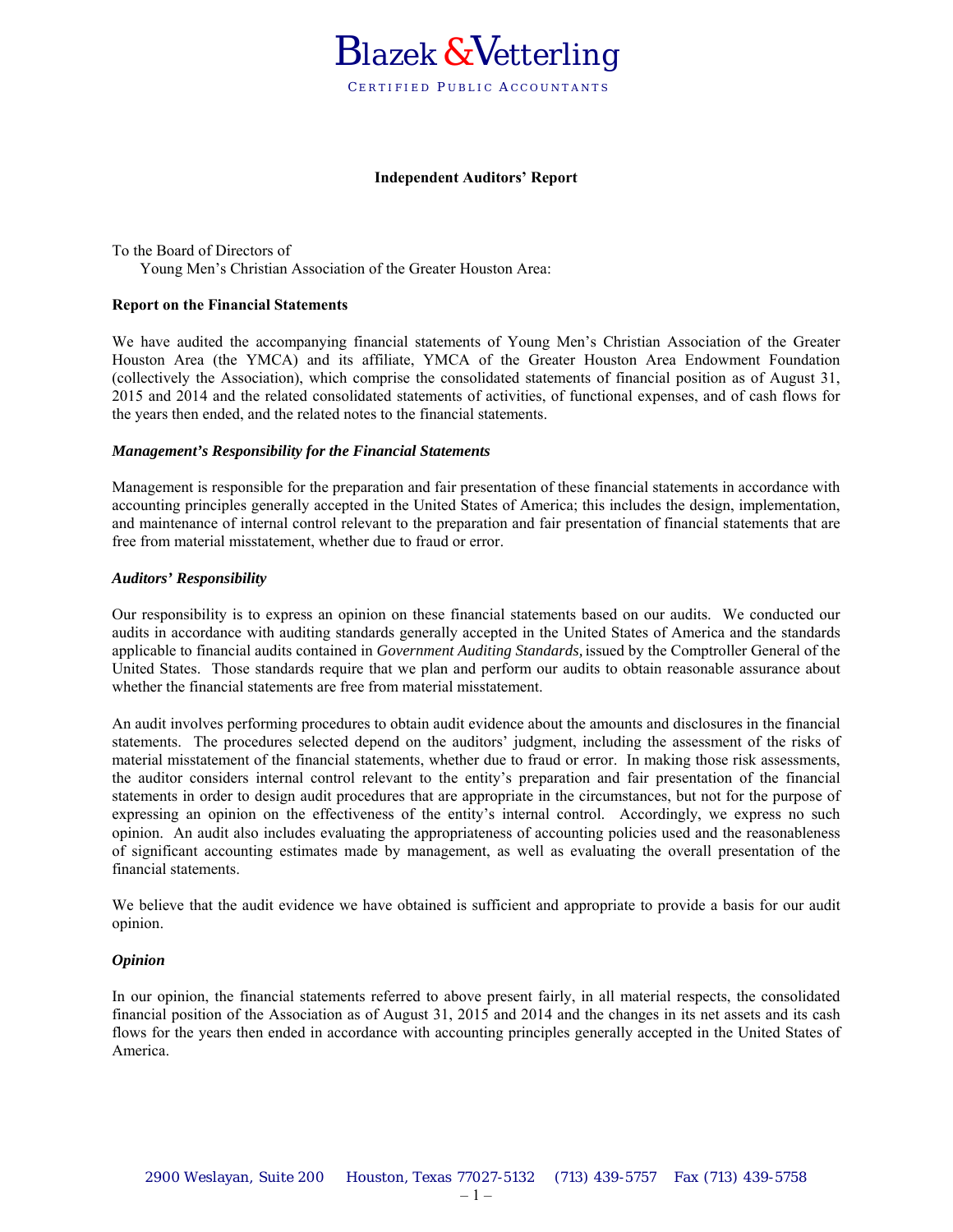#### *Supplementary Information*

Our audit was conducted for the purpose of forming an opinion on the consolidated financial statements as a whole. Supplementary information included in the consolidating statement of financial position as of August 31, 2015 and consolidating statement of activities for the year ended August 31, 2015 is presented for purposes of additional analysis and is not a required part of the consolidated financial statements. Such information is the responsibility of management and was derived from and relates directly to the underlying accounting and other records used to prepare the financial statements. The information has been subjected to the auditing procedures applied in the audit of the financial statements and certain additional procedures, including comparing and reconciling such information directly to the underlying accounting and other records used to prepare the financial statements or to the financial statements themselves, and other additional procedures in accordance with auditing standards generally accepted in the United States of America. In our opinion, the information is fairly stated, in all material respects, in relation to the consolidated financial statements as a whole.

### **Report Required by Government Auditing Standards**

In accordance with *Government Auditing Standards*, we have also issued our report dated February 18, 2016 on our consideration of the Association's internal control over financial reporting and on our tests of its compliance with certain provisions of laws, regulations, contracts, and grant agreements and other matters. The purpose of that report is to describe the scope of our testing of internal control over financial reporting and compliance and the results of that testing, and not to provide an opinion on internal control over financial reporting or on compliance. That report is an integral part of an audit performed in accordance with *Government Auditing Standards* in considering the Association's internal control over financial reporting and compliance.

Blazek & Vetterling

February 18, 2016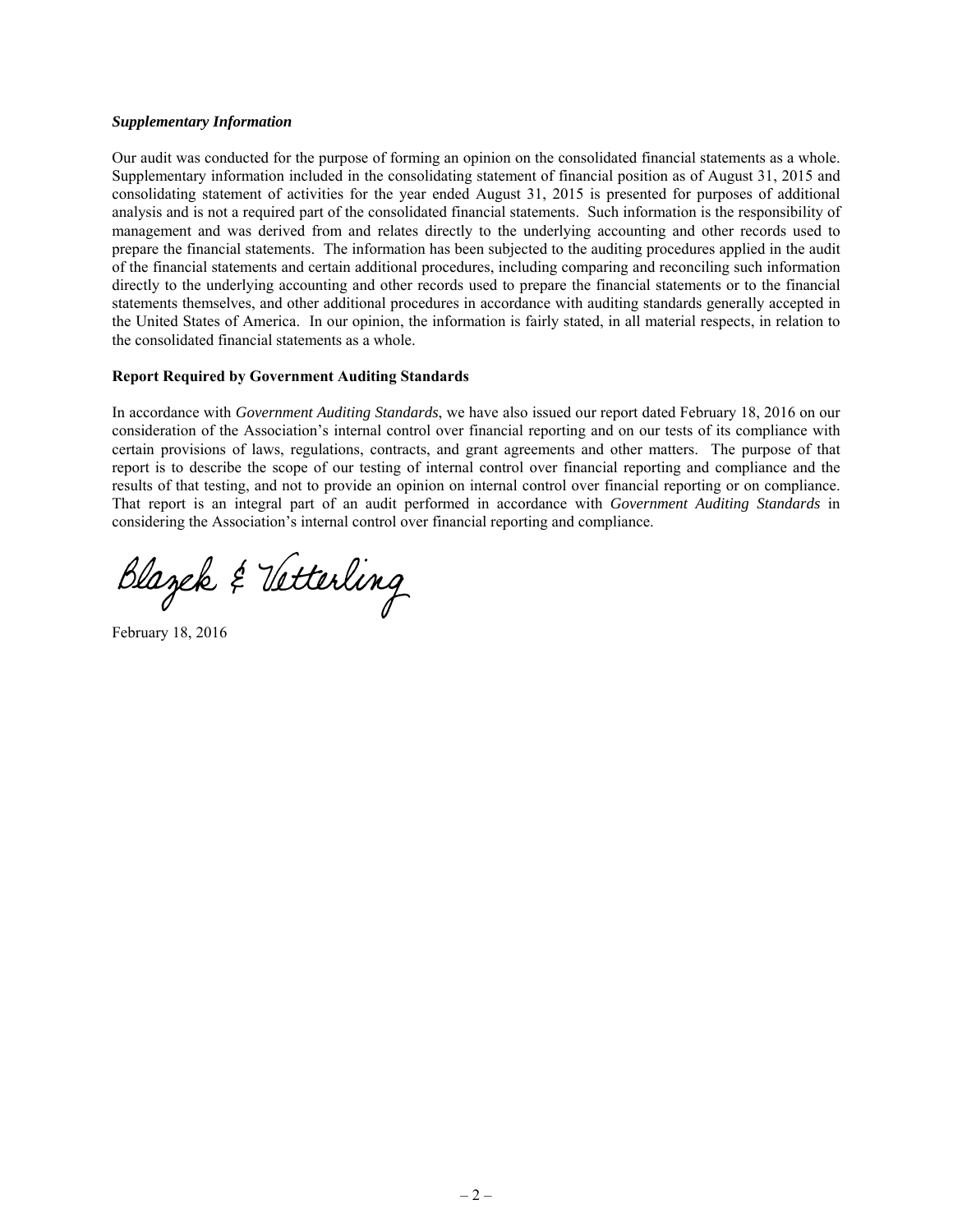Consolidated Statements of Financial Position as of August 31, 2015 and 2014

| 2015                                                                                                                                  | 2014                                                                                                                                               |
|---------------------------------------------------------------------------------------------------------------------------------------|----------------------------------------------------------------------------------------------------------------------------------------------------|
|                                                                                                                                       |                                                                                                                                                    |
| \$<br>7,786,599<br>1,556,223<br>884,434<br>747,524<br>703,320<br>61,301,261<br>5,670,222<br>3,189,231<br>233,886,511<br>\$315,725,325 | \$<br>5,719,316<br>1,129,529<br>883,157<br>946,002<br>516,957<br>1,036,375<br>61,174,830<br>5,670,222<br>3,475,941<br>235,734,736<br>\$316,287,065 |
|                                                                                                                                       |                                                                                                                                                    |
| \$<br>2,364,887<br>2,917,687<br>442,205<br>21,679<br>2,958,046<br>124,744<br>394,585<br>145,068,498<br>154,292,331                    | \$<br>2,327,913<br>2,699,674<br>470,077<br>19,544<br>2,844,450<br>140,492<br>197,611<br>148, 151, 881<br>156,851,642                               |
| 155, 613, 721<br>4,448,166<br>1,371,107<br>161,432,994<br>\$315,725,325                                                               | 153,388,220<br>4,676,096<br>1,371,107<br>159,435,423<br>\$316,287,065                                                                              |
|                                                                                                                                       |                                                                                                                                                    |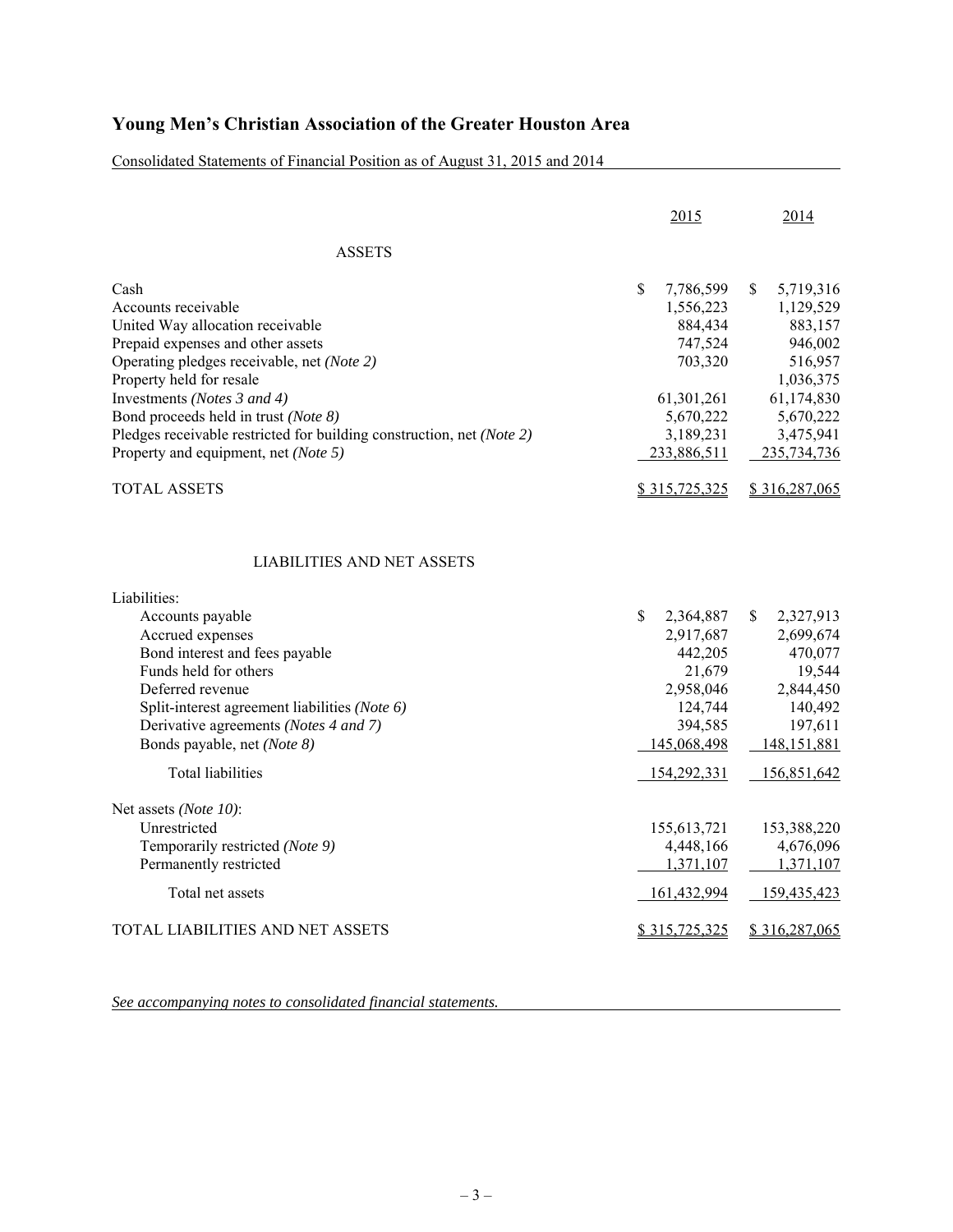Consolidated Statement of Activities for the year ended August 31, 2015

|                                                                                                                                                                                                                                    | <b>UNRESTRICTED</b>                                                                                            | <b>TEMPORARILY</b><br><b>RESTRICTED</b> | PERMANENTLY<br><b>RESTRICTED</b> | <b>TOTAL</b>                                                                                                   |
|------------------------------------------------------------------------------------------------------------------------------------------------------------------------------------------------------------------------------------|----------------------------------------------------------------------------------------------------------------|-----------------------------------------|----------------------------------|----------------------------------------------------------------------------------------------------------------|
| <b>OPERATING REVENUE:</b>                                                                                                                                                                                                          |                                                                                                                |                                         |                                  |                                                                                                                |
| Membership dues and fees<br>Program fees and residency income<br>Government grants and contracts (Note 12)<br>Contributions<br>United Way allocation<br>Other grants and contracts<br>Special events<br>Direct donor benefit costs | \$.<br>61,489,123<br>38,075,667<br>8,516,406<br>5,748,173<br>2,910,085<br>2,072,812<br>1,654,720<br>(620, 492) | \$<br>5,000,615                         |                                  | \$<br>61,489,123<br>38,075,667<br>8,516,406<br>10,748,788<br>2,910,085<br>2,072,812<br>1,654,720<br>(620, 492) |
| Investment return, net (Note 3)<br>Gain on sale of property<br>Other income                                                                                                                                                        | 236,997<br>446,403<br>92,396                                                                                   | 3,473                                   |                                  | 240,470<br>446,403<br>92,396                                                                                   |
| Total operating revenue                                                                                                                                                                                                            | 120,622,290                                                                                                    | 5,004,088                               |                                  | 125,626,378                                                                                                    |
| Net assets released from restrictions:<br>Expenditure for program purposes<br>Capital expenditures<br>Donor redesignation                                                                                                          | 1,409,762<br>3,890,763<br>(68, 507)                                                                            | (1,409,762)<br>(3,890,763)<br>68,507    |                                  |                                                                                                                |
| Total                                                                                                                                                                                                                              | 125,854,308                                                                                                    | (227, 930)                              |                                  | 125,626,378                                                                                                    |
| <b>OPERATING EXPENSES:</b>                                                                                                                                                                                                         |                                                                                                                |                                         |                                  |                                                                                                                |
| Program services<br>Management and general<br>Fundraising<br>Total operating expenses                                                                                                                                              | 106,484,833<br>14,648,519<br>2,298,481<br>123,431,833                                                          |                                         |                                  | 106,484,833<br>14,648,519<br>2,298,481<br>123,431,833                                                          |
| Changes in net assets from operating activities                                                                                                                                                                                    | 2,422,475                                                                                                      | (227,930)                               |                                  | 2,194,545                                                                                                      |
| Change in value of derivative<br>agreements (Note 7)                                                                                                                                                                               | (196, 974)                                                                                                     |                                         |                                  | (196, 974)                                                                                                     |
| <b>CHANGES IN NET ASSETS</b>                                                                                                                                                                                                       | 2,225,501                                                                                                      | (227,930)                               |                                  | 1,997,571                                                                                                      |
| Net assets, beginning of year                                                                                                                                                                                                      | 153,388,220                                                                                                    | 4,676,096                               | 1,371,107<br>S                   | 159,435,423                                                                                                    |
| Net assets, end of year                                                                                                                                                                                                            | \$155,613,721                                                                                                  | 4,448,166                               | 1,371,107                        | \$161,432,994                                                                                                  |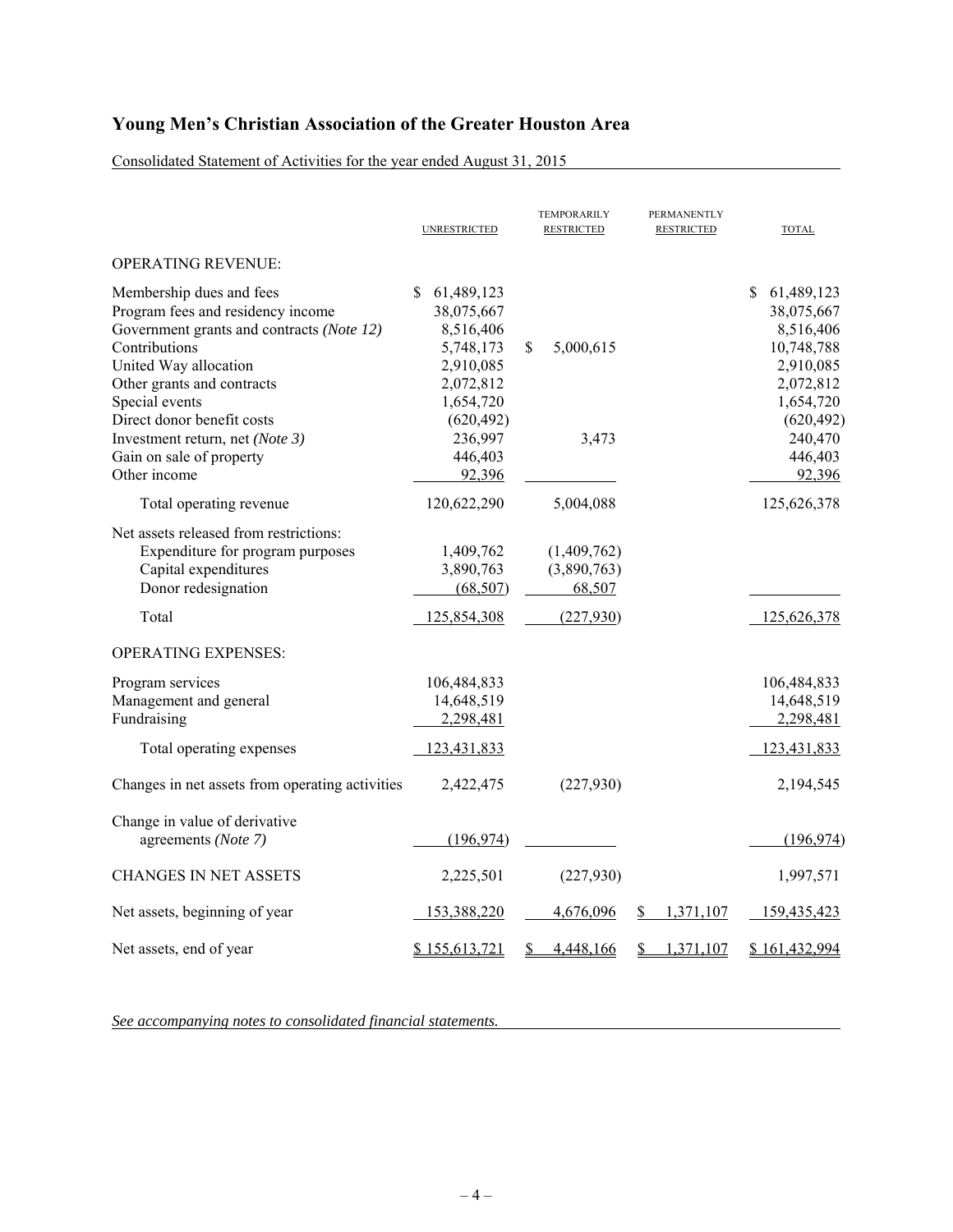Consolidated Statement of Activities for the year ended August 31, 2014

|                                                                                                                                                                                                      | <b>UNRESTRICTED</b>                                                                            | <b>TEMPORARILY</b><br><b>RESTRICTED</b> | PERMANENTLY<br><b>RESTRICTED</b> | <b>TOTAL</b>                                                                                    |
|------------------------------------------------------------------------------------------------------------------------------------------------------------------------------------------------------|------------------------------------------------------------------------------------------------|-----------------------------------------|----------------------------------|-------------------------------------------------------------------------------------------------|
| <b>OPERATING REVENUE:</b>                                                                                                                                                                            |                                                                                                |                                         |                                  |                                                                                                 |
| Membership dues and fees<br>Program fees and residency income<br>Government grants and contracts (Note 12)<br>Contributions<br>United Way allocation<br>Other grants and contracts<br>Special events | S<br>58,800,630<br>37,245,688<br>6,768,840<br>5,815,953<br>2,843,648<br>1,887,531<br>1,603,001 | \$<br>2,224,972                         |                                  | \$<br>58,800,630<br>37,245,688<br>6,768,840<br>8,040,925<br>2,843,648<br>1,887,531<br>1,603,001 |
| Direct donor benefit costs<br>Investment return, net (Note 3)<br>Loss on sale of property<br>Other income                                                                                            | (621, 944)<br>3,205,677<br>(2,686,355)<br>266,970                                              | 232,571                                 |                                  | (621, 944)<br>3,438,248<br>(2,686,355)<br>266,970                                               |
| Total operating revenue                                                                                                                                                                              | 115,129,639                                                                                    | 2,457,543                               |                                  | 117,587,182                                                                                     |
| Net assets released from restrictions:<br>Expenditure for program purposes<br>Capital expenditures<br>Donor redesignation                                                                            | 910,774<br>827,825<br>27,080                                                                   | (910, 774)<br>(827, 825)                | (27,080)<br>S                    |                                                                                                 |
| Total                                                                                                                                                                                                | 116,895,318                                                                                    | 718,944                                 | (27,080)                         | 117,587,182                                                                                     |
| <b>OPERATING EXPENSES:</b>                                                                                                                                                                           |                                                                                                |                                         |                                  |                                                                                                 |
| Program services<br>Management and general<br>Fundraising<br>Total operating expenses                                                                                                                | 103,284,326<br>12,125,929<br>1,727,163<br>117, 137, 418                                        |                                         |                                  | 103,284,326<br>12,125,929<br>1,727,163<br>117, 137, 418                                         |
| Changes in net assets from operating activities                                                                                                                                                      | (242, 100)                                                                                     | 718,944                                 | (27,080)                         | 449,764                                                                                         |
| Change in value of derivative<br>agreements (Note 7)                                                                                                                                                 | (372, 958)                                                                                     |                                         |                                  | (372,958)                                                                                       |
| <b>CHANGES IN NET ASSETS</b>                                                                                                                                                                         | (615,058)                                                                                      | 718,944                                 | (27,080)                         | 76,806                                                                                          |
| Net assets, beginning of year                                                                                                                                                                        | 154,003,278                                                                                    | 3,957,152                               | 1,398,187                        | 159,358,617                                                                                     |
| Net assets, end of year                                                                                                                                                                              | \$153,388,220                                                                                  | 4,676,096                               | 1,371,107                        | \$159,435,423                                                                                   |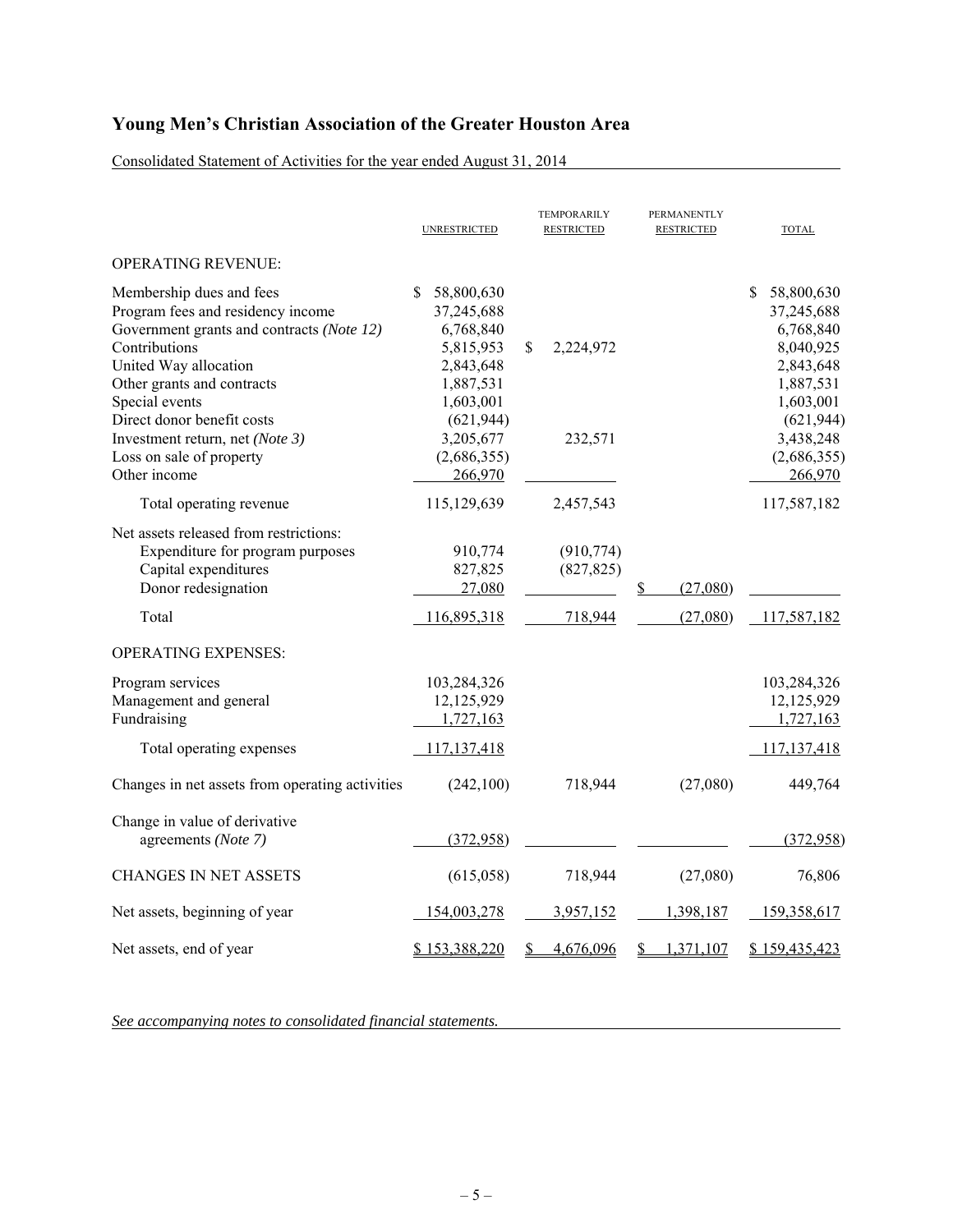Consolidated Statement of Functional Expenses for the year ended August 31, 2015

|                                             |    | <b>PROGRAM</b><br><b>SERVICES</b> |               | MANAGEMENT<br>AND GENERAL |     | <b>FUNDRAISING</b> |    | <b>TOTAL</b>  |
|---------------------------------------------|----|-----------------------------------|---------------|---------------------------|-----|--------------------|----|---------------|
| Salaries, related taxes, and benefits       | S. | 56,879,142                        | <sup>\$</sup> | 7,931,813                 | \$. | 1,572,866          | S. | 66,383,821    |
| Occupancy                                   |    | 15,407,586                        |               | 453,284                   |     | 44,648             |    | 15,905,518    |
| Depreciation                                |    | 9,844,805                         |               | 179,982                   |     | 20,090             |    | 10,044,877    |
| Supplies                                    |    | 6,158,488                         |               | 245,144                   |     | 28,806             |    | 6,432,438     |
| Interest expense and other bond costs       |    | 4,588,860                         |               | 442,785                   |     |                    |    | 5,031,645     |
| Professional fees and contract services     |    | 2,837,879                         |               | 1,356,048                 |     | 360,648            |    | 4,554,575     |
| Specific assistance to individuals          |    | 4,250,567                         |               |                           |     |                    |    | 4,250,567     |
| Communications                              |    | 1,464,583                         |               | 1,378,282                 |     | 111,141            |    | 2,954,006     |
| Travel and transportation                   |    | 1,784,449                         |               | 253,323                   |     | 53,824             |    | 2,091,596     |
| Printing, publication, and promotion        |    | 251,388                           |               | 1,145,522                 |     | 77,516             |    | 1,474,426     |
| Equipment rental and maintenance            |    | 1,024,056                         |               | 62,379                    |     |                    |    | 1,086,435     |
| Camping activity costs                      |    | 823,931                           |               |                           |     |                    |    | 823,931       |
| Allocations to service providers            |    | 678,895                           |               |                           |     |                    |    | 678,895       |
| Membership dues                             |    | 118,790                           |               | 476,903                   |     | 12,984             |    | 608,677       |
| Professional development and staff training |    | 303,528                           |               | 140,982                   |     | 5,136              |    | 449,646       |
| Conferences, conventions, and meetings      |    | 6,742                             |               | 370,453                   |     | 6,330              |    | 383,525       |
| Postage and shipping                        |    | 52,447                            |               | 76,995                    |     | 4,410              |    | 133,852       |
| Other                                       |    | 8,697                             |               | 134,624                   |     | 82                 |    | 143,403       |
| Total expenses                              |    | \$106,484,833                     |               | 14,648,519                | S   | 2,298,481          |    | 123,431,833   |
| Direct donor benefit costs                  |    |                                   |               |                           |     |                    |    | 620,492       |
| Investment management fees                  |    |                                   |               |                           |     |                    |    | 297,572       |
| Total                                       |    |                                   |               |                           |     |                    |    | \$124,349,897 |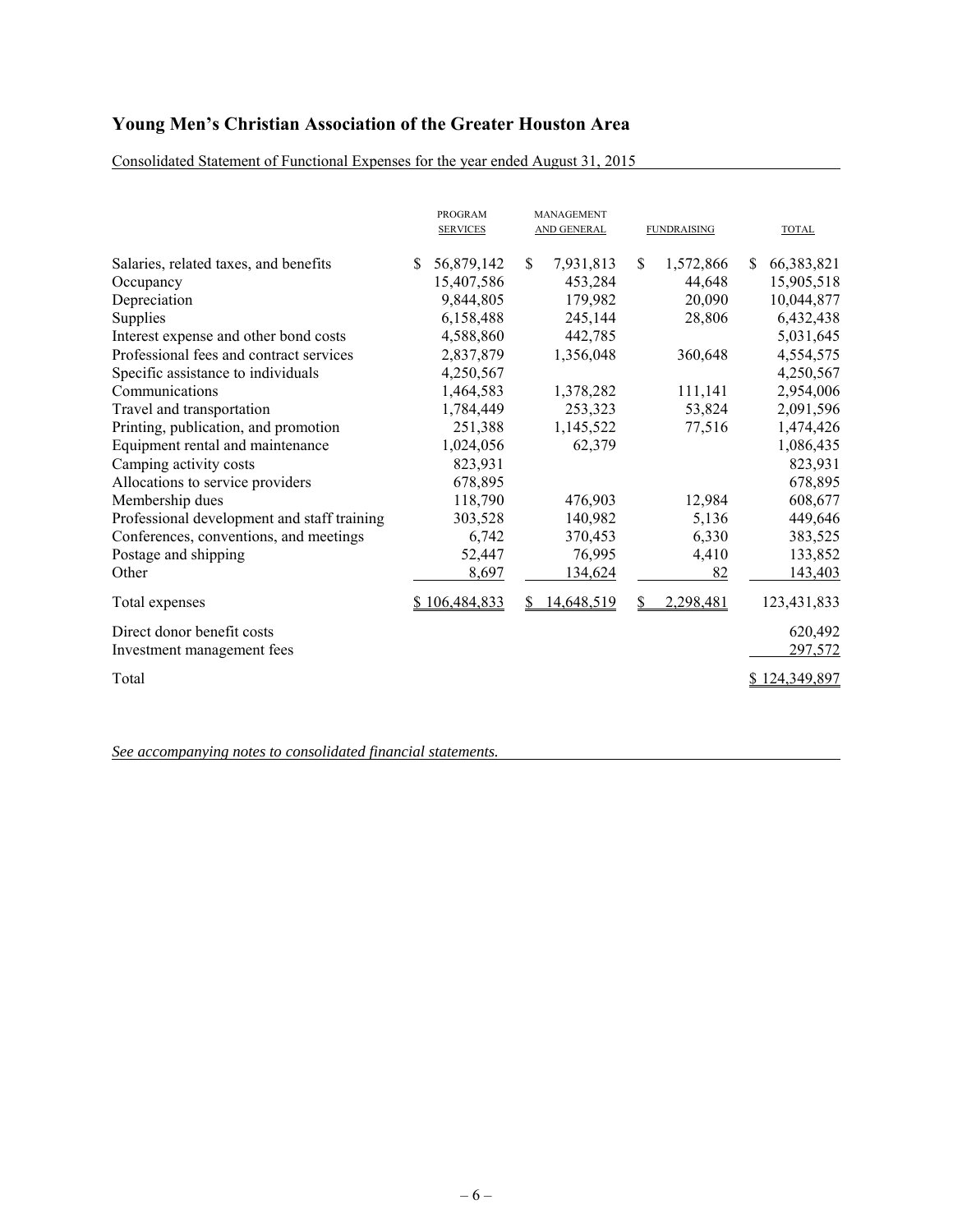Consolidated Statement of Functional Expenses for the year ended August 31, 2014

|                                             |    | <b>PROGRAM</b><br><b>SERVICES</b> |               | MANAGEMENT<br>AND GENERAL |     | <b>FUNDRAISING</b> |    | <b>TOTAL</b>         |
|---------------------------------------------|----|-----------------------------------|---------------|---------------------------|-----|--------------------|----|----------------------|
| Salaries, related taxes, and benefits       | S. | 56,617,764                        | <sup>\$</sup> | 6,240,491                 | \$. | 1,271,546          | S. | 64,129,801           |
| Occupancy                                   |    | 14,176,473                        |               | 557,444                   |     | 31,801             |    | 14,765,718           |
| Depreciation                                |    | 9,583,155                         |               | 175,198                   |     | 19,556             |    | 9,777,909            |
| Supplies                                    |    | 6,203,555                         |               | 202,904                   |     | 33,625             |    | 6,440,084            |
| Interest expense and other bond costs       |    | 4,552,091                         |               | 439,237                   |     |                    |    | 4,991,328            |
| Professional fees and contract services     |    | 2,565,231                         |               | 848,272                   |     | 114,300            |    | 3,527,803            |
| Specific assistance to individuals          |    | 2,358,864                         |               |                           |     |                    |    | 2,358,864            |
| Communications                              |    | 1,399,791                         |               | 1,094,999                 |     | 96,318             |    | 2,591,108            |
| Travel and transportation                   |    | 1,601,286                         |               | 252,370                   |     | 56,235             |    | 1,909,891            |
| Printing, publication, and promotion        |    | 233,457                           |               | 1,243,085                 |     | 2,569              |    | 1,479,111            |
| Equipment rental and maintenance            |    | 1,479,587                         |               | 50,973                    |     |                    |    | 1,530,560            |
| Camping activity costs                      |    | 904,777                           |               |                           |     |                    |    | 904,777              |
| Allocations to service providers            |    | 1,138,860                         |               |                           |     |                    |    | 1,138,860            |
| Membership dues                             |    | 81,420                            |               | 378,538                   |     | 17,552             |    | 477,510              |
| Professional development and staff training |    | 306,006                           |               | 241,749                   |     | 3,970              |    | 551,725              |
| Conferences, conventions, and meetings      |    | 22,931                            |               | 193,263                   |     | 75,919             |    | 292,113              |
| Postage and shipping                        |    | 59,078                            |               | 72,417                    |     | 2,087              |    | 133,582              |
| Other                                       |    |                                   |               | 134,989                   |     | 1,685              |    | 136,674              |
| Total expenses                              |    | \$103,284,326                     |               | <u>12,125,929</u>         |     | .727,163           |    | 117, 137, 418        |
| Direct donor benefit costs                  |    |                                   |               |                           |     |                    |    | 621,944              |
| Investment management fees                  |    |                                   |               |                           |     |                    |    | 247,123              |
| Total                                       |    |                                   |               |                           |     |                    |    | <u>\$118,006,485</u> |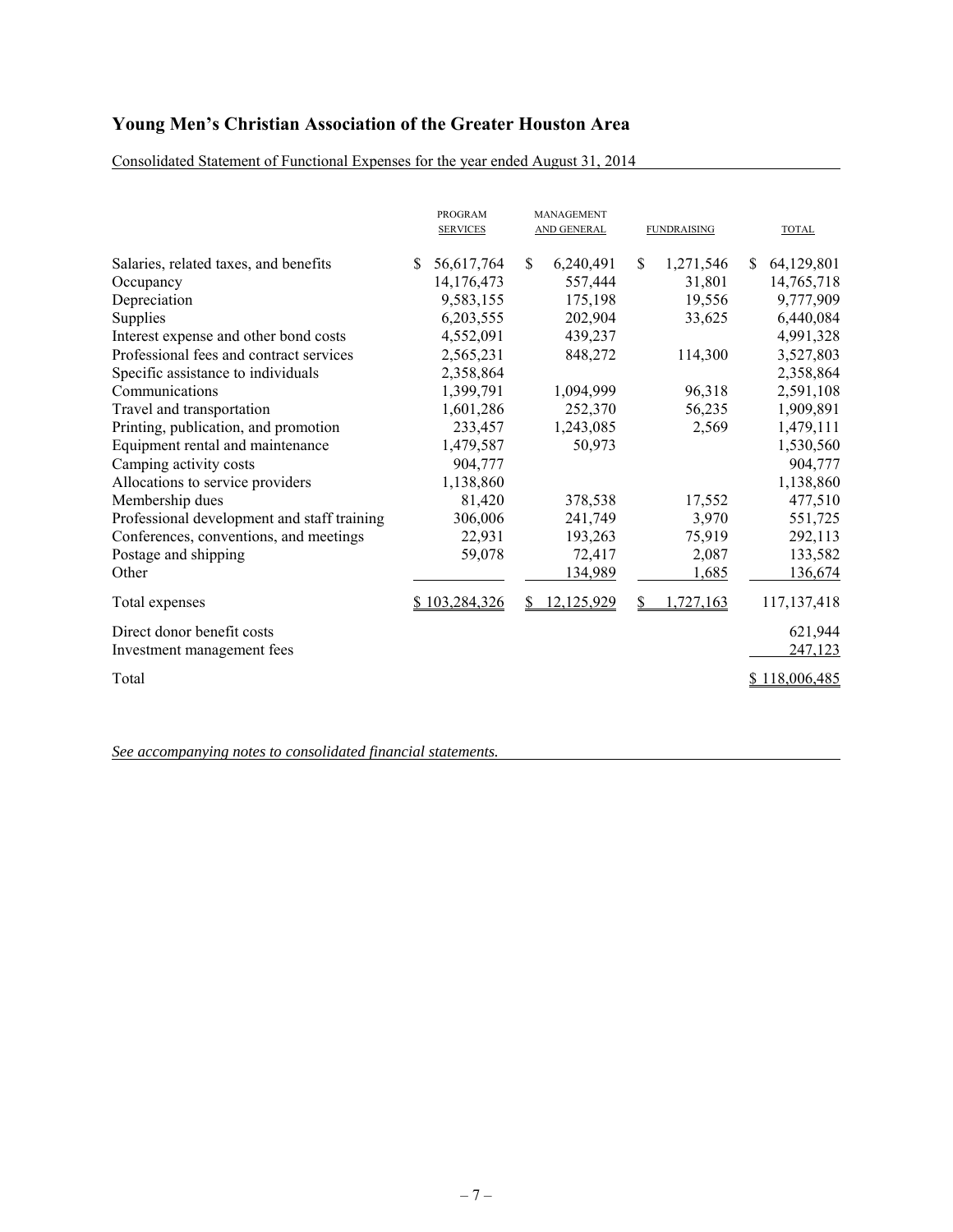Consolidated Statements of Cash Flows for the years ended August 31, 2015 and 2014

|                                                                  | 2015            | 2014           |
|------------------------------------------------------------------|-----------------|----------------|
| CASH FLOWS FROM OPERATING ACTIVITIES:                            |                 |                |
| Changes in net assets                                            | \$<br>1,997,571 | \$<br>76,806   |
| Adjustments to reconcile changes in net assets to net cash       |                 |                |
| provided by operating activities:                                |                 |                |
| Contributions restricted for building construction               | (3,662,415)     | (1,328,358)    |
| Net realized and unrealized (gain) loss on investments           | 1,791,457       | (1,879,292)    |
| (Gain) loss on sale of property and equipment                    | (446, 403)      | 2,686,355      |
| Depreciation                                                     | 10,044,877      | 9,777,909      |
| Amortization of bond issuance costs                              | 241,064         | 100,000        |
| Amortization of bond premium                                     | (359, 447)      | (359, 447)     |
| Change in value of derivative agreements                         | 196,974         | 372,958        |
| Changes in operating assets and liabilities:                     |                 |                |
| Accounts receivable                                              | (426, 694)      | (24, 663)      |
| United Way allocation receivable                                 | (1,277)         | 723            |
| Prepaid expenses and other assets                                | 198,478         | (62,068)       |
| Operating pledges receivable                                     | (186, 363)      | 148,930        |
| Accounts payable and accrued expenses                            | 254,987         | 187,310        |
| Bond interest and fees payable                                   | (27, 872)       | 306,569        |
| Funds held for others                                            | 2,135           | (16, 736)      |
| Deferred revenue                                                 | 113,596         | (568, 669)     |
| Split-interest agreement liabilities                             | (15,748)        | (322, 767)     |
| Net cash provided by operating activities                        | 9,714,920       | 9,095,560      |
| CASH FLOWS FROM INVESTING ACTIVITIES:                            |                 |                |
| Purchases of investments                                         | (47,896,858)    | (19, 165, 723) |
| Proceeds from sale of investments                                | 46, 163, 284    | 13,488,101     |
| Net change in money market mutual funds held as investments      | (184, 314)      | 2,542,137      |
| Purchases of property and equipment                              | (8,061,781)     | (8,944,667)    |
| Proceeds from sale of property and equipment                     | 1,347,907       | 5,771,531      |
| Net cash used by investing activities                            | (8,631,762)     | (6,308,621)    |
| CASH FLOWS FROM FINANCING ACTIVITIES:                            |                 |                |
| Payments on bonds                                                | (2,965,000)     | (1,899,055)    |
| Capitalized bond issuance costs                                  |                 | (985, 945)     |
| Proceeds from contributions restricted for building construction | 3,949,125       | 2,961,494      |
| Net cash provided by financing activities                        | 984,125         | 76,494         |
| NET CHANGE IN CASH                                               | 2,067,283       | 2,863,433      |
| Cash, beginning of year                                          | 5,719,316       | 2,855,883      |
|                                                                  |                 |                |
| Cash, end of year                                                | 7,786,599       | 5,719,316      |
| Supplemental disclosure of cash flow information:                |                 |                |
| Interest paid                                                    | \$4,134,200     | \$3,874,964    |
|                                                                  |                 |                |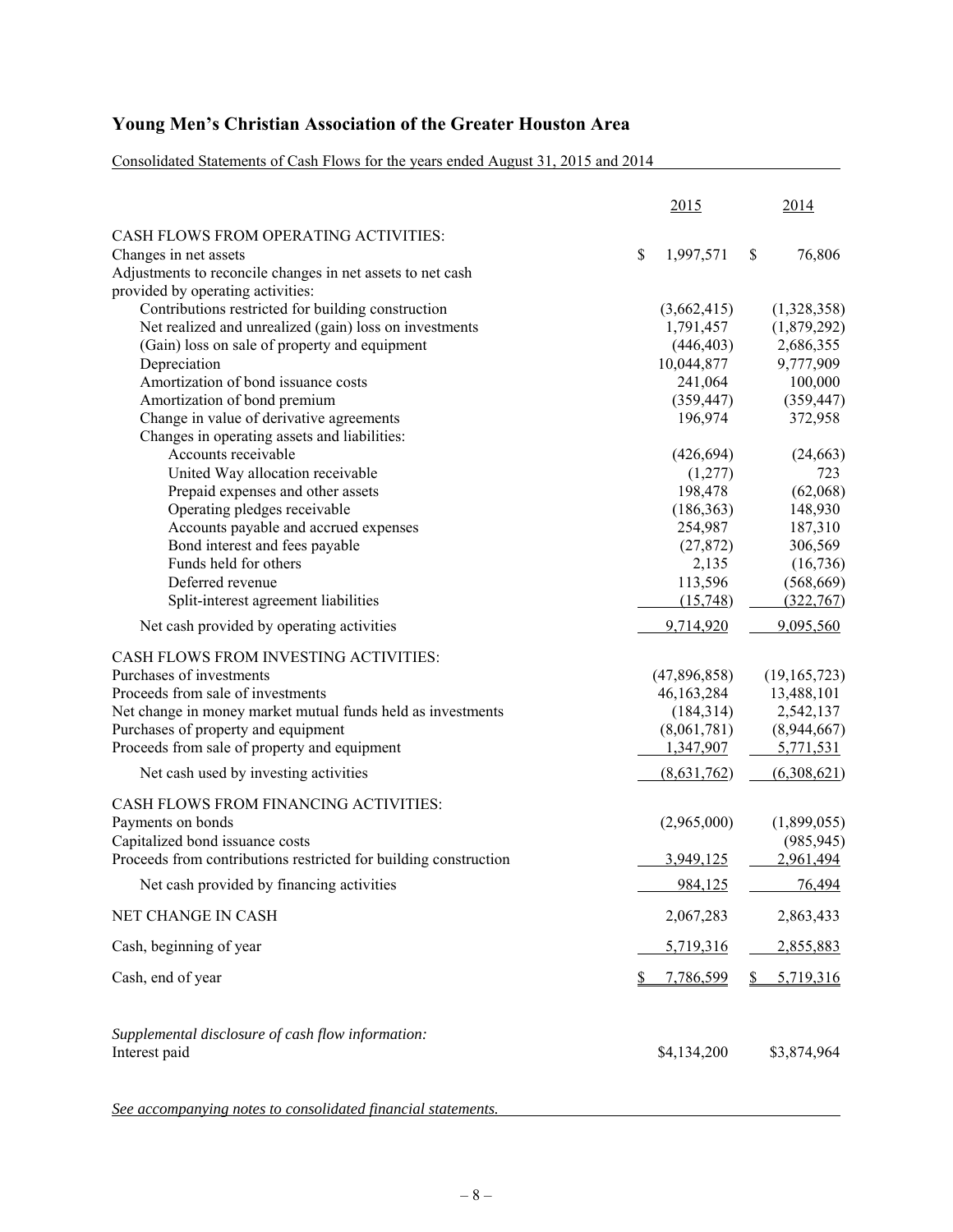Notes to Consolidated Financial Statements for the years ended August 31, 2015 and 2014

### **NOTE 1 – ORGANIZATION AND SUMMARY OF SIGNIFICANT ACCOUNTING POLICIES**

Organization – Young Men's Christian Association of the Greater Houston Area (the YMCA) was founded in 1886 to put Judeo-Christian principles into practice through programs that build healthy spirit, mind, and body for all. The YMCA seeks to promote its mission and core values by focusing on Youth Development, Healthy Living and Social Responsibility in programs conducted at 38 centers, 1 resident camp, 19 apartment outreach sites, and 210 childcare sites. The YMCA is committed to improving the quality of life through programs and services which provide opportunities for people to reach their highest potential, develop a positive attitude of self and others, appreciate good health and fitness, acquire a value system, and maintain spiritual awareness that manifests itself in our daily lives.

YMCA of the Greater Houston Area Endowment Foundation (the Foundation) was incorporated in 1997 to furnish assistance and support to the charitable and educational undertakings of the YMCA.

Basis of consolidation – These financial statements include the consolidated assets, liabilities, net assets and activities of the YMCA and the Foundation (collectively the Association). All balances and transactions between the consolidated entities have been eliminated.

Federal income tax status – The YMCA and the Foundation are exempt from federal income taxes under  $\S 501(c)(3)$ of the Internal Revenue Code. The YMCA is classified as a public charity under §509(a)(2). The Foundation is classified as a public charity under §509(a)(3) as a Type I supporting organization. The YMCA and the Foundation file annual federal information returns that are subject to routine examination; however, there are no examinations for any tax periods currently in progress. The Association believes it is no longer subject to examinations of returns for tax years ending before August 31, 2012.

Cash concentration – Bank deposits exceed the federally insured limit per depositor per institution.

Pledges receivable that are expected to be collected within one year are recorded at net realizable value. Amounts expected to be collected in future years are discounted to estimate the present value of future cash flows. Discounts are computed using risk-free interest rates applicable to the years in which the promises are received. Amortization of discounts is included in contribution revenue.

Investments in marketable debt and equity securities are reported at fair value. Real estate contributed to the Association is recorded at the appraised value provided by the donor at the date of contribution and, if necessary, written down to estimated realizable value upon known impairment of carrying value. Investment return is reported in the statement of activities as an increase in unrestricted net assets unless the use of the income is limited by donor-imposed restrictions. Investment return whose use is restricted by the donor is reported as an increase in temporarily restricted net assets.

Property and equipment are recorded at cost if purchased or at fair value at the date of gift if donated. Depreciation is calculated using the straight-line method over estimated useful lives of 3 to 50 years. The YMCA capitalizes additions and improvements that have a tangible future economic life and a cost of more than \$5,000.

Derivative agreements – The YMCA utilizes interest rate swap agreements to hedge interest rate exposures on debt. Interest rate swap agreements are recognized as assets or liabilities at fair value in the consolidated statements of financial position and changes in the fair value of the interest rate swap agreements are recognized as change in value of derivative agreements in the consolidated statements of activities. Amounts receivable or payable under the interest rate swap agreements are recognized as an adjustment to interest expense on the related debt.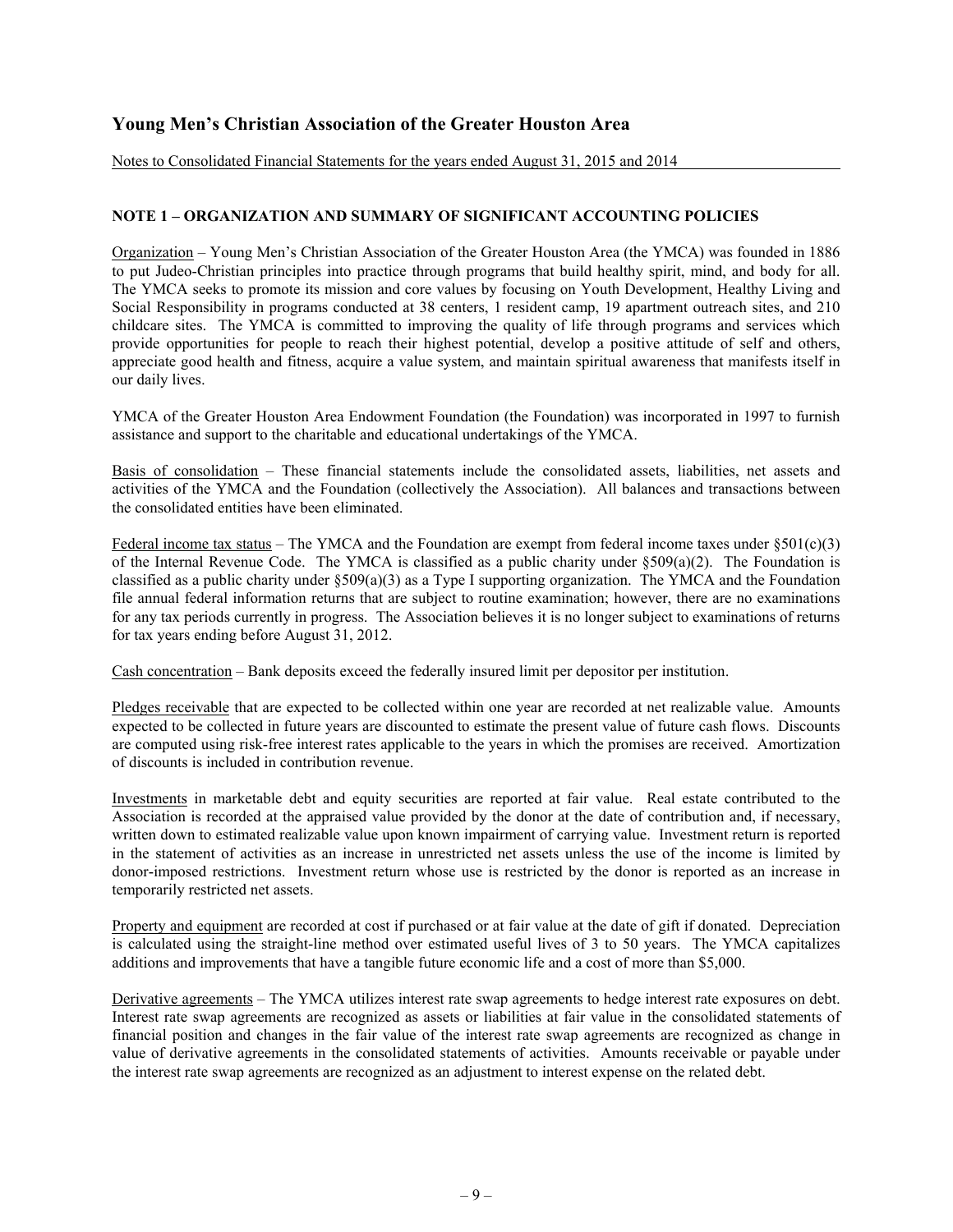Net asset classification – Contributions, investment return, and the related net assets are classified based on the existence or absence of donor-imposed restrictions, as follows:

- *Unrestricted net assets* include those net assets whose use is not restricted by donor-imposed stipulations even though their use may be limited in other respects such as by contract or board designation.
- *Temporarily restricted net assets* include contributions and investment return restricted by the donor for specific purposes or time periods. When a purpose restriction is accomplished or a time restriction ends, temporarily restricted net assets are released to unrestricted net assets.
- *Permanently restricted net assets* include contributions that donors have restricted in perpetuity. Investment return may be expended to support the activities of the Association.

Membership dues and fees are recognized over the period of membership. Amounts received in advance are recorded as deferred revenue.

Program fees, residency income and government grants and contracts are recognized when the related services are provided. Amounts received but unearned are included in the consolidated statements of financial position as deferred revenue.

Contributions are recorded as revenue at fair value when an unconditional commitment is received from the donor. Contributions received with donor stipulations that limit their use are classified as restricted support. Conditional contributions are recognized in the same manner when the conditions are substantially met. Gifts of long-lived assets with explicit restrictions that specify how the assets are to be used and gifts of cash or other assets that must be used to acquire long-lived assets are recognized as restricted support. Absent explicit donor stipulations about how long such assets must be maintained, the Association reports expirations of donor restrictions when the donated or acquired long-lived assets are placed in service.

Donated goods and services are recognized at fair value as contributions when an unconditional commitment is received from the donor. The related expense is recorded as the item is used. Contributions of services are recognized when services received (a) create or enhance nonfinancial assets or (b) require specialized skills, are provided by individuals possessing those skills, and would typically need to be purchased if not provided by donation.

Advertising costs are expensed as incurred. The Association recognized advertising costs totaling approximately \$1,089,000 in 2015 and \$1,006,000 in 2014.

Estimates – Management must make estimates and assumptions to prepare financial statements in accordance with generally accepted accounting principles. These estimates and assumptions affect the reported amounts of assets and liabilities, the disclosure of contingent assets and liabilities, the amounts reported as revenue and expenses, and the allocation of expenses among various functions. Actual results could vary from the estimates that were used.

Reclassifications – Certain reclassifications have been made to the prior year financial statements to conform with the current presentation.

Recent accounting pronouncements – In May 2014, the Financial Accounting Standards Board issued Accounting Standards Update (ASU) 2014-09, *Revenue from Contracts with Customers.* The ASU supersedes the revenue recognition requirements for most exchange transactions not specifically covered by other guidance. It does not apply to contributions. The core principle of the new guidance is that an entity should recognize revenue in an amount that reflects the consideration to which it expects to be entitled in exchange for transferred goods or services and establishes a 5-step process to determine when revenue is recognized. The ASU is effective for fiscal periods that begin after December 15, 2017 and must be applied retrospectively. The YMCA plans to adopt this guidance for its fiscal year ended August 31, 2019. Management has not yet determined the impact that adoption of this ASU will have on the financial statements.

In April 2015, the Association adopted Financial Accounting Standards Update (ASU) 2015-03, *Simplifying the Presentation of Debt Issuance Costs*. This ASU requires that debt issuance costs related to a recognized debt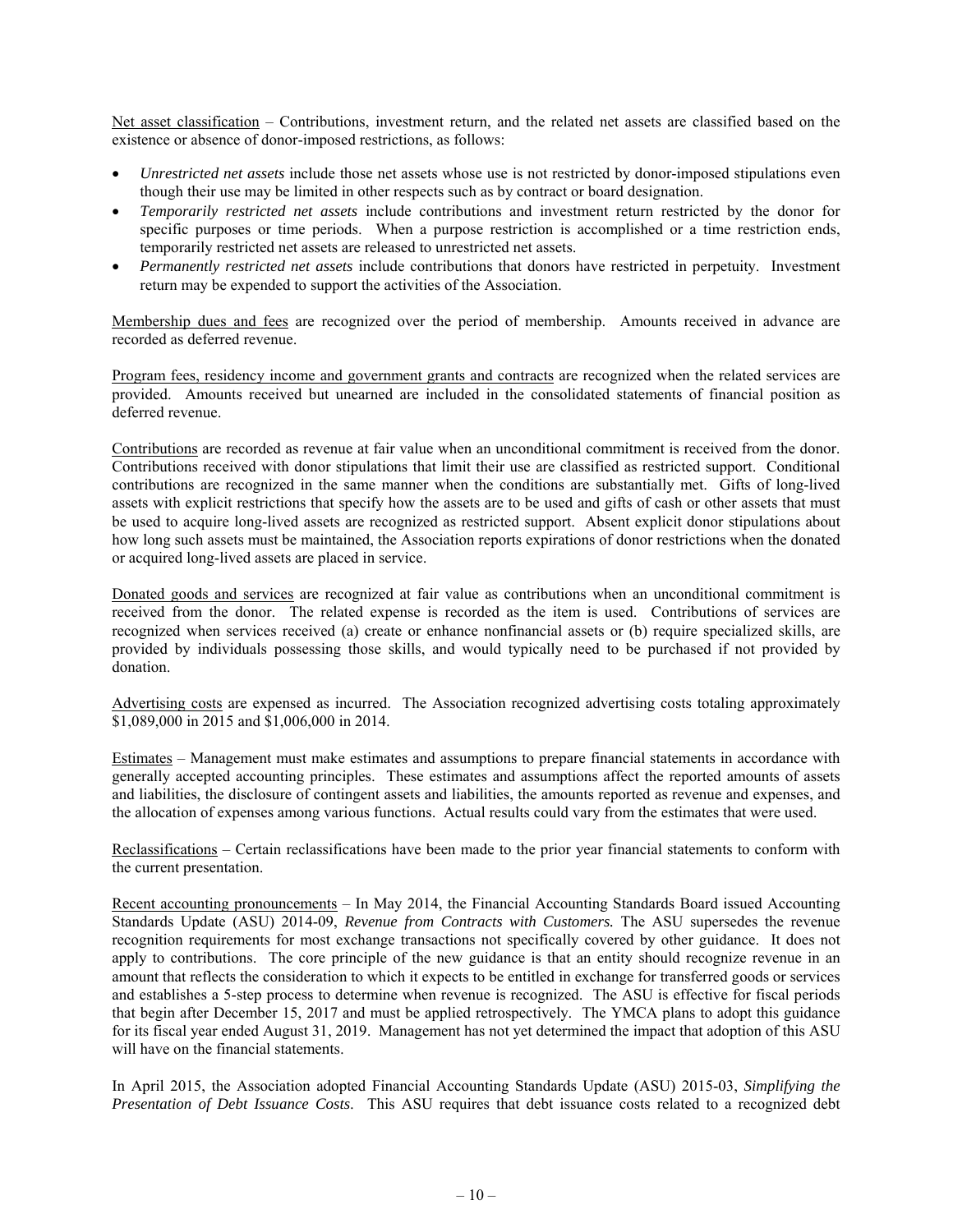liability be presented in the statement of financial position as a direct deduction from the carrying amount of that debt liability, consistent with debt discounts. The recognition and measurement guidance for debt issuance costs are not affected by this ASU. Adoption of the ASU had no impact on the 2014 financial statements.

#### **NOTE 2 – PLEDGES RECEIVABLE**

Pledges receivable consist of the following:

|                                     |              | 2015      |    | 2014       |
|-------------------------------------|--------------|-----------|----|------------|
| Pledges receivable                  | $\mathbf{s}$ | 4.247.701 | S. | 4.409.913  |
| Allowance for doubtful accounts     |              | (172.803) |    | (225,670)  |
| Discount to net present value at 5% |              | (182.347) |    | (191, 345) |
| Pledges receivable, net             |              | 3.892.551 |    | 3,992,898  |

Pledges receivable at August 31, 2015 are expected to be collected as follows:

| 2016                     | S | 1,573,150        |
|--------------------------|---|------------------|
| 2017                     |   | 619,572          |
| 2018                     |   | 619,572          |
| 2019                     |   | 504,753          |
| 2020                     |   | 504,753          |
| Thereafter               |   | 425,901          |
| Total pledges receivable |   | <u>4,247,701</u> |

In January 2006, the Association entered into a forty-six year lease agreement for \$1 per year with the City of Alvin for the use of the land on which a YMCA facility is located. The estimated fair value of this agreement of approximately \$660,000 is recorded as a pledge receivable and is being amortized over the life of the lease. At August 31, 2015, the unamortized balance is \$614,189.

### **NOTE 3 – INVESTMENTS**

Investments consist of the following:

|                                | 2015             | 2014            |
|--------------------------------|------------------|-----------------|
| Fixed-income bond mutual funds | 25,589,601<br>S. | 30,807,712<br>S |
| Government agency securities   | 11,535,009       | 7,396,801       |
| U. S. Treasury securities      | 9,577,103        | 13,393,023      |
| Equity securities              | 5,815,098        | 5,955,413       |
| Corporate bonds                | 5,790,687        | 812,432         |
| Money market mutual funds      | 2,982,762        | 2,798,448       |
| Real estate                    | 11,001           | 11,001          |
| Total investments              | 61,301,261       | 61,174,830      |

Investments at August 31, 2015 and 2014 include the underlying assets of split-interest agreements totaling approximately \$2,269,000 and \$2,332,000, respectively, for which the Foundation acts as trustee. Realized and unrealized gains and losses, interest and dividends from these investments, and payments to the beneficiaries are reflected as adjustments to the split-interest agreement liabilities reported in the consolidated statements of financial position (see Note 6).

Investments are exposed to various risks such as interest rate, market, and credit risks. Because of these risks, it is at least reasonably possible that changes in the values of investment securities will occur in the near term and that such changes could materially affect the amounts reported in the statements of financial position and statements of activities.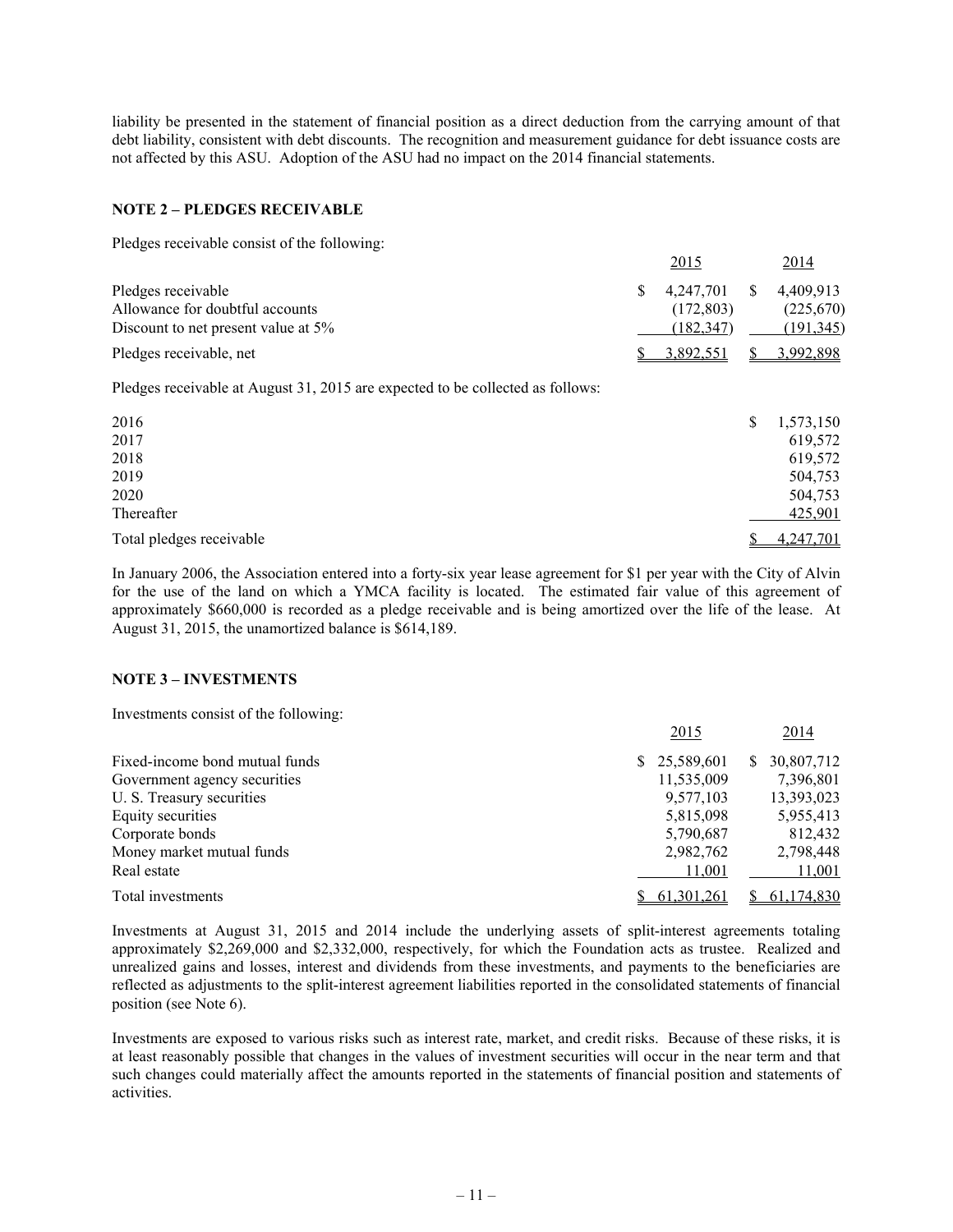Investment return includes earnings on cash and bond proceeds held in trust and excludes the return on underlying assets of split-interest agreements held in trust. Investment return consists of the following:

|                                                                                |   | 2015        |     | 2014       |
|--------------------------------------------------------------------------------|---|-------------|-----|------------|
| Interest and dividends                                                         | S | 2,331,246   | Эħ. | 2,073,159  |
| Realized and unrealized gain (loss)                                            |   | (1,791,457) |     | 1,879,292  |
| Royalty income                                                                 |   | 5.474       |     | 7,163      |
| Investment management fees                                                     |   | (297,572)   |     | (247, 123) |
| Investment return on total investments                                         |   | 247,691     |     | 3,712,491  |
| Less: Interest and dividends allocated to split-interest agreements            |   | (22, 625)   |     | (20, 666)  |
| Net realized and unrealized (gain) loss allocated to split-interest agreements |   | 15.404      |     | (253, 577) |
| Investment return, net                                                         |   | 240,470     |     | 3,438,248  |

## **NOTE 4 – FAIR VALUE MEASUREMENTS**

Generally accepted accounting principles require that certain assets and liabilities be reported at fair value and establish a hierarchy that prioritizes inputs used to measure fair value. Fair value is the price that would be received to sell an asset or paid to transfer a liability in an orderly transaction between market participants at the measurement date. The three levels of the fair value hierarchy are as follows:

- *Level 1* Inputs are unadjusted quoted prices in active markets for identical assets or liabilities that the reporting entity has the ability to access at the reporting date.
- *Level 2* Inputs are other than quoted prices included in Level 1, which are either directly observable or can be derived from or corroborated by observable market data at the reporting date.
- *Level 3* Inputs are not observable and are based on the reporting entity's assumptions about the inputs market participants would use in pricing the asset or liability.

Assets measured at fair value at August 31, 2015 are as follows:

|                                     | LEVEL 1          | LEVEL 2    | LEVEL 3 | <b>TOTAL</b>     |
|-------------------------------------|------------------|------------|---------|------------------|
| Fixed-income bond mutual funds      | 25,589,601<br>S. |            |         | 25,589,601<br>S. |
| Government agency securities        |                  | 11,535,009 |         | 11,535,009       |
| U. S. Treasury securities           |                  | 9,577,103  |         | 9,577,103        |
| Equity securities:                  |                  |            |         |                  |
| Large-cap                           | 2,481,572        |            |         | 2,481,572        |
| International                       | 2,065,891        |            |         | 2,065,891        |
| Mid-cap                             | 669,995          |            |         | 669,995          |
| Small-cap                           | 597,640          |            |         | 597,640          |
| Corporate bonds                     |                  | 5,790,687  |         | 5,790,687        |
| Money market mutual funds           | 2,982,762        |            |         | 2,982,762        |
| Total assets measured at fair value | 34,387,461       | 26,902,799 |         | 61,290,260       |

Liabilities measured at fair value at August 31, 2015 are as follows:

|                                          | LEVEL |  | LEVEL 2   | level 3 | TOTAL      |
|------------------------------------------|-------|--|-----------|---------|------------|
| Derivative agreements                    |       |  | (394.585) |         | (394.585)  |
| Total liabilities measured at fair value |       |  | (394.585) |         | (394, 585) |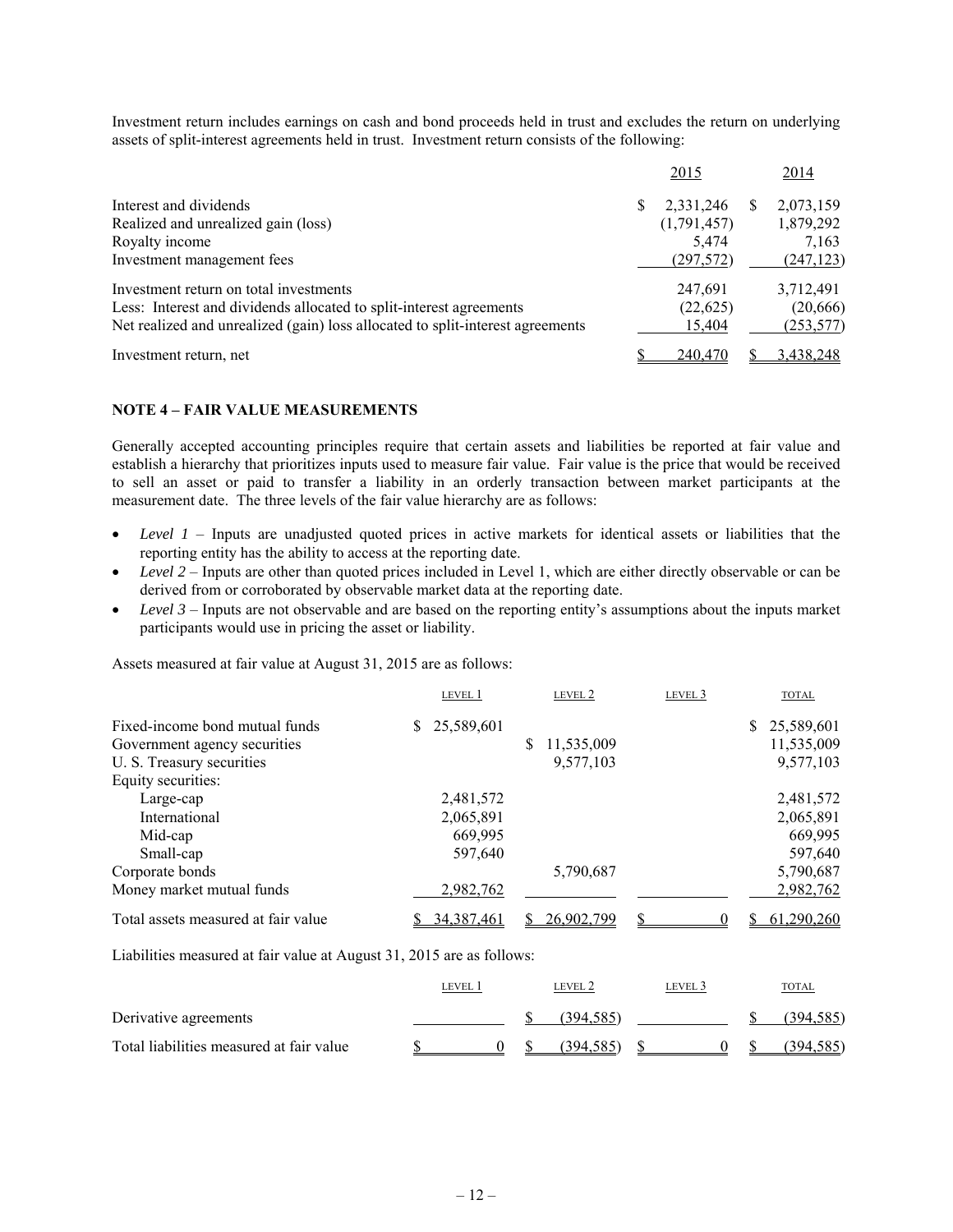Assets measured at fair value at August 31, 2014 are as follows:

|                                     | LEVEL 1          |   | LEVEL 2    | LEVEL 3 |   | <b>TOTAL</b> |
|-------------------------------------|------------------|---|------------|---------|---|--------------|
| Fixed-income bond mutual funds      | \$<br>30,807,712 |   |            |         | S | 30,807,712   |
| Government agency securities        |                  | S | 7,396,801  |         |   | 7,396,801    |
| U. S. Treasury securities           |                  |   | 13,393,023 |         |   | 13,393,023   |
| Equity securities:                  |                  |   |            |         |   |              |
| Large-cap                           | 2,467,963        |   |            |         |   | 2,467,963    |
| International                       | 2,039,516        |   |            |         |   | 2,039,516    |
| Mid-cap                             | 805,732          |   |            |         |   | 805,732      |
| Small-cap                           | 642.202          |   |            |         |   | 642,202      |
| Corporate bonds                     |                  |   | 812,432    |         |   | 812,432      |
| Money market mutual funds           | 2,798,448        |   |            |         |   | 2,798,448    |
| Total assets measured at fair value | 39,561,573       |   | 21,602,256 |         |   | 61,163,829   |

Liabilities measured at fair value at August 31, 2014 are as follows:

|                                          | level 1 | level 2   | level 3 | TOTAL    |
|------------------------------------------|---------|-----------|---------|----------|
| Derivative agreements                    |         | (197.611) |         | 197.611) |
| Total liabilities measured at fair value |         | (197.611) |         | (197.61) |

Valuation methods used for assets and liabilities measured at fair value are as follows:

- *Mutual funds* are valued at the reported net asset value.
- *Government agency securities, U. S. Treasury securities* and *corporate bonds* are valued using prices obtained from independent quotation bureaus that use computerized valuation formulas which may include marketcorroborated inputs for credit risk factors, interest rate and yield curves and broker quotes, to calculate fair values.
- *Equity securities* are valued at the closing price reported on the active market on which the individual securities are traded.
- *Derivative agreements* are valued by using independent quotation bureau valuation models which include cash flow analysis, credit spread and benchmark rate curves.

These valuation methods may produce a fair value that may not be indicative of net realizable value or reflective of future fair values. Furthermore, while the Association believes its valuation methods are appropriate, the use of different methods or assumptions could result in a different fair value measurement at the reporting date.

### **NOTE 5 – PROPERTY AND EQUIPMENT**

Property and equipment consists of the following:

|                                       | 2015            | 2014          |
|---------------------------------------|-----------------|---------------|
| Land                                  | \$26,328,875    | \$24,756,750  |
| Buildings and improvements            | 269,833,370     | 264,913,027   |
| Furniture and equipment               | 42,465,476      | 40, 365, 323  |
| Vehicles                              | 2,716,269       | 3,039,987     |
| Construction in progress              | 408,070         | 1,597,711     |
| Total property and equipment, at cost | 341,752,060     | 334,672,798   |
| Accumulated depreciation              | (107, 865, 549) | (98,938,062)  |
| Property and equipment, net           | \$233,886,511   | \$235,734,736 |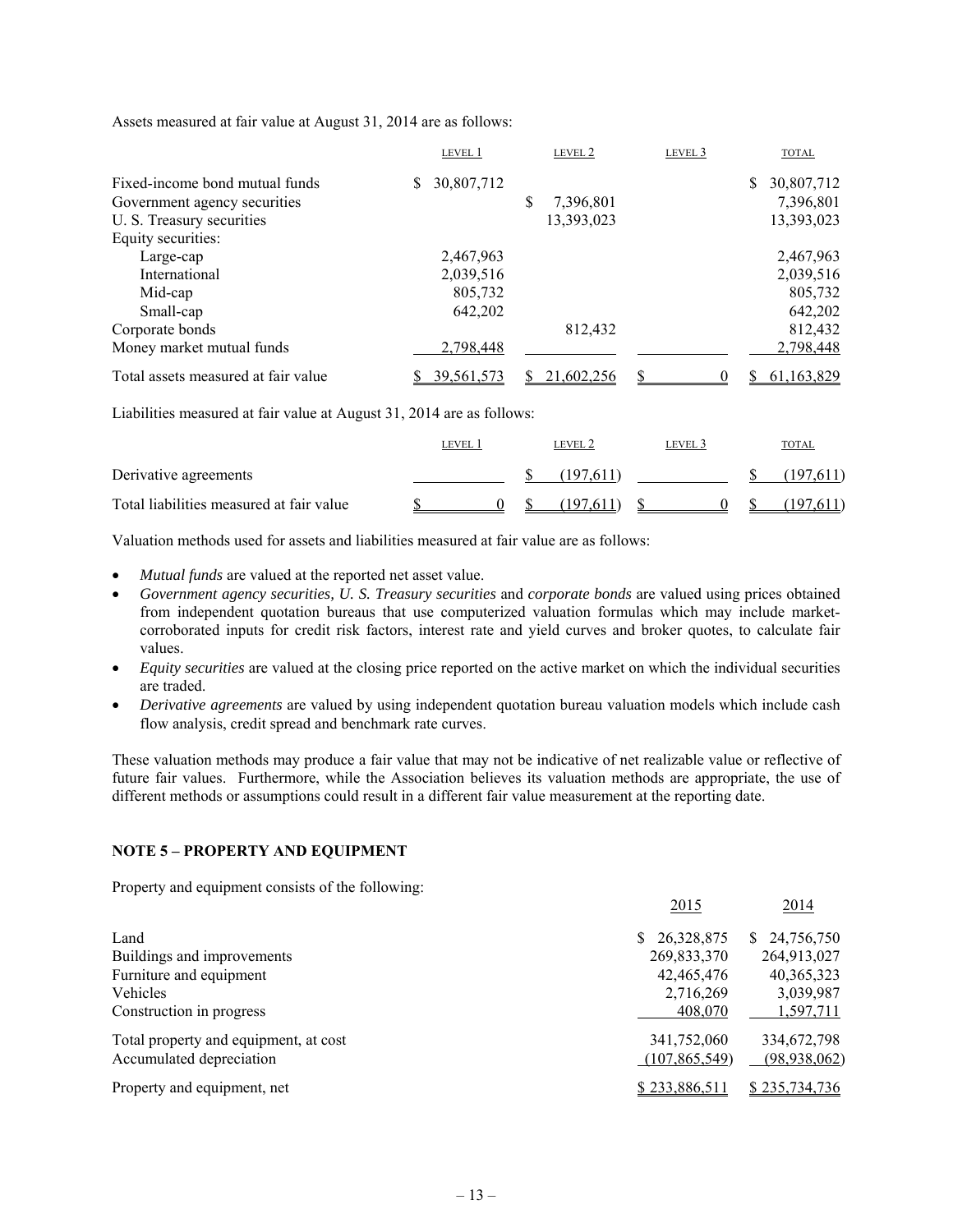#### **NOTE 6 – SPLIT-INTEREST AGREEMENTS**

The Association's investments include deferred giving vehicles subject to split-interest agreements. Two different types of agreements currently are maintained: Charitable Remainder Unitrusts and a Pooled Income Fund.

Charitable Remainder Unitrusts are time-restricted contributions not available to the organization until after the death of the donor, who, while living, receives a specified payout based on a fixed percentage of the market value of the invested funds. The Pooled Income Fund represents donations that are combined with other contributions and the total pool of funds is invested in equity securities, corporate bonds, and U. S. Treasury and government agency securities. Contributors receive a pro-rata share of the actual ordinary income of the fund until their death, at which point the donor's share of the pool becomes available to the Association.

#### **NOTE 7 – DERIVATIVE AGREEMENTS**

The Association entered into interest rate swap agreements with banks that effectively converted its variable-rate Series C and Series D bonds to fixed rates. Both swap agreements have a notional amount of \$19,220,000 and \$20,065,000 at August 31, 2015 and 2014, respectively. Under the terms of the first agreement, which terminates on February 15, 2020, the Association receives 65% of the 3-Month USD-LIBOR-BBA floating rate plus 190 basis points and pays 3.1320%. As of August 31, 2015, the derivative agreement had an aggregate negative fair value of  $$(265,780)$ . As of August 31, 2014, the derivative agreement had an aggregate negative fair value of  $$(137,106)$ . Under the terms of the second agreement, which terminates on February 15, 2018, the Association receives 67% of the 3-Month USD-LIBOR-BBA floating rate plus 185 basis points and pays 2.732%. As of August 31, 2015, the derivative agreement had an aggregate negative fair value of \$(128,805). As of August 31, 2014, the derivative agreement had an aggregate negative fair value of \$(60,505).

### **NOTE 8 – BONDS PAYABLE**

On February 28, 2013, on behalf of the Association, the Harris County Cultural Education Facilities Finance Corporation issued four bonds in the aggregate principal amount of \$151,625,000 (Series 2013 Bonds), the proceeds of which were used to refund outstanding Harris County Health Facilities Development Corporation revenue bonds (Series 2008 Bonds), fund the cost of issuance of the Series 2013 Bonds, and fund a debt service reserve fund securing only the Series 2013A Bonds. All unspent proceeds of the Series 2013 Bonds are held in trust by the bond trustee, Bank of New York, which holds investments in cash at August 31, 2015 and 2014. The interest rate on the Series 2013 Bonds is determined daily by a remarketing agent. The Series 2013 Bonds are redeemable upon demand by the bondholders. The interest rate on the bonds was 5% for Series A, 0.06% for Series B, 2.05% for Series C and 2.28% for Series D at August 31, 2015.

In connection with the Series 2013 Bonds, JPMorgan Chase Bank has issued an irrevocable letter of credit for an amount not to exceed an aggregate of \$43,090,192 for payment of, under certain circumstances, the principal and interest due under the Series 2013B Bonds. The Association is required to pay the bank an annual fee that is calculated and due on a quarterly basis. The letter of credit expires on February 29, 2016. At August 31, 2015, no amounts were outstanding on the letter of credit.

Principal amounts due under each bond are as follows:

|                     | 2015                 | <u>2014</u>      |
|---------------------|----------------------|------------------|
| Series A            | 65,635,000<br>S.     | 65,635,000<br>S. |
| Series B            | 39,385,000           | 40,660,000       |
| Series C            | 19,220,000           | 20,065,000       |
| Series D            | 19.220.000           | 20,065,000       |
| Total bonds payable | 143,460,000          | 146,425,000      |
| Bond premium        | 5,525,423            | 5,884,870        |
| Bond issuance costs | (3,916,925)          | (4,157,989)      |
| Bonds payable, net  | <u>\$145,068,498</u> | \$148,151,881    |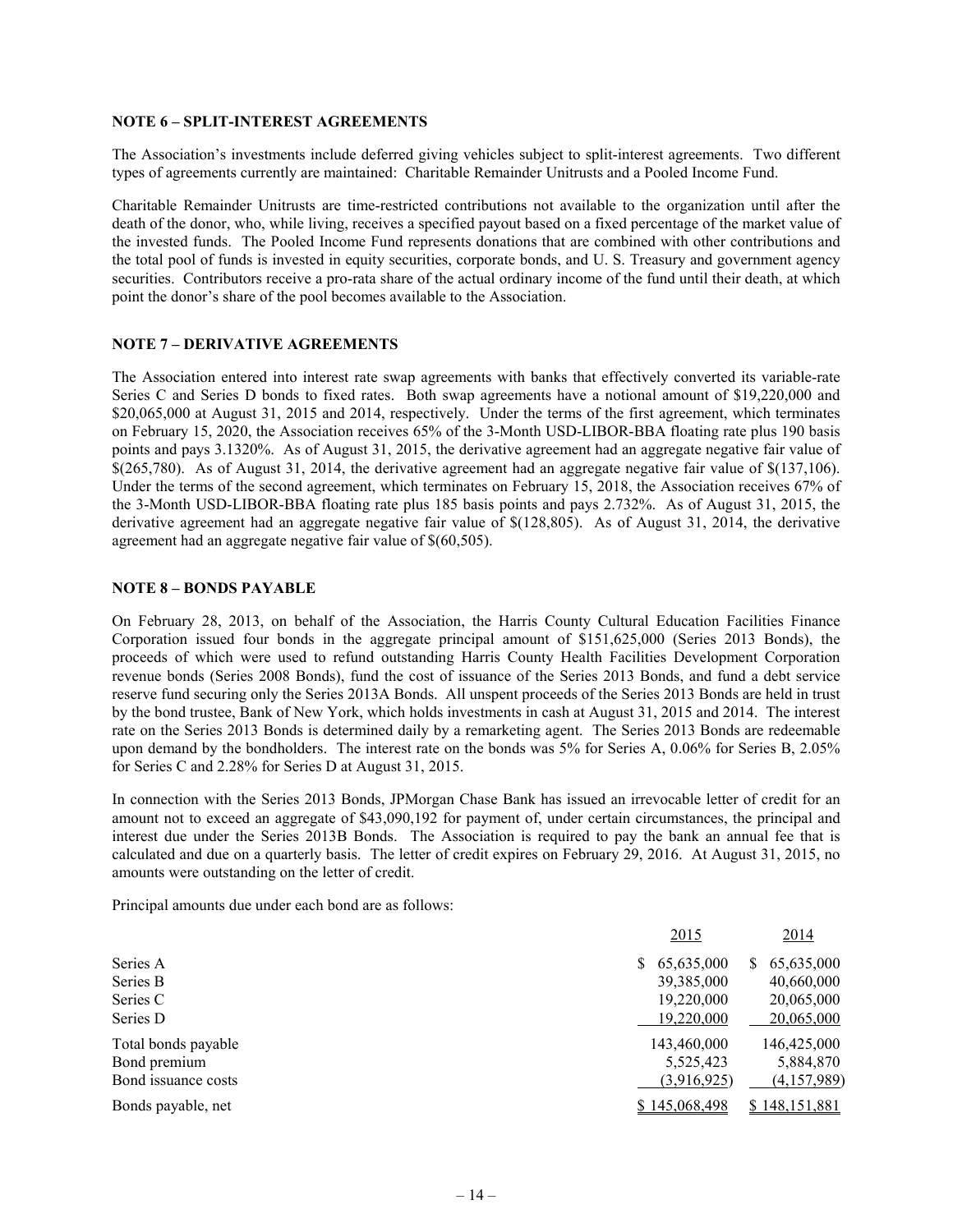Bonds payable are due in the fiscal years ended August 31 as follows:

| 2016                | 4,135,000     |
|---------------------|---------------|
| 2017                | 4,280,000     |
| 2018                | 4,420,000     |
| 2019                | 4,570,000     |
| 2020                | 4,720,000     |
| Thereafter          | 121,335,000   |
| Total bonds payable | \$143,460,000 |

Interest expense and letter of credit fees recognized and paid on bonds payable were approximately \$5,031,000 in 2015 and \$4,991,000 in 2014.

## **NOTE 9 – TEMPORARILY RESTRICTED NET ASSETS**

Temporarily restricted net assets are available for the following purposes:

|                                                                    | <u>2015</u> | <u>2014</u> |
|--------------------------------------------------------------------|-------------|-------------|
| Capital projects                                                   | 3.432.384   | 3.674.459   |
| Pooled income fund beneficiary interest                            | 555,197     | 486.690     |
| Accumulated earnings on general endowment available for operations | 460,585     | 514,947     |
| Total temporarily restricted net assets                            | 4,448,166   | 4,676,096   |

#### **NOTE 10 – ENDOWMENTS**

The Foundation was established to assist the YMCA in meeting its operating needs. The Board of Directors of the Foundation has interpreted the Texas Uniform Prudent Management of Institutional Funds Act (TUPMIFA) as requiring the preservation of the fair value of the original gift as of the gift date of the donor-restricted endowment funds absent explicit donor stipulations to the contrary. As a result of this interpretation, the Foundation classifies the original value of gifts donated to the permanent endowment as permanently restricted net assets. The remaining portion of the donor-restricted endowment fund that is not classified as permanently restricted net assets is classified as temporarily restricted net assets until those amounts are appropriated for expenditure by the Foundation in a manner consistent with the standard of prudence prescribed by TUPMIFA. In accordance with TUPMIFA, the Foundation considers the following factors in making a determination to appropriate accumulated donor-restricted endowment funds:

- The duration and preservation of the fund
- The purposes of the YMCA and the donor-restricted endowment fund
- General economic conditions
- The possible effect of inflation and deflation
- The expected total return from income and the appreciation of investments
- Other resources of the YMCA
- The investment policies of the Foundation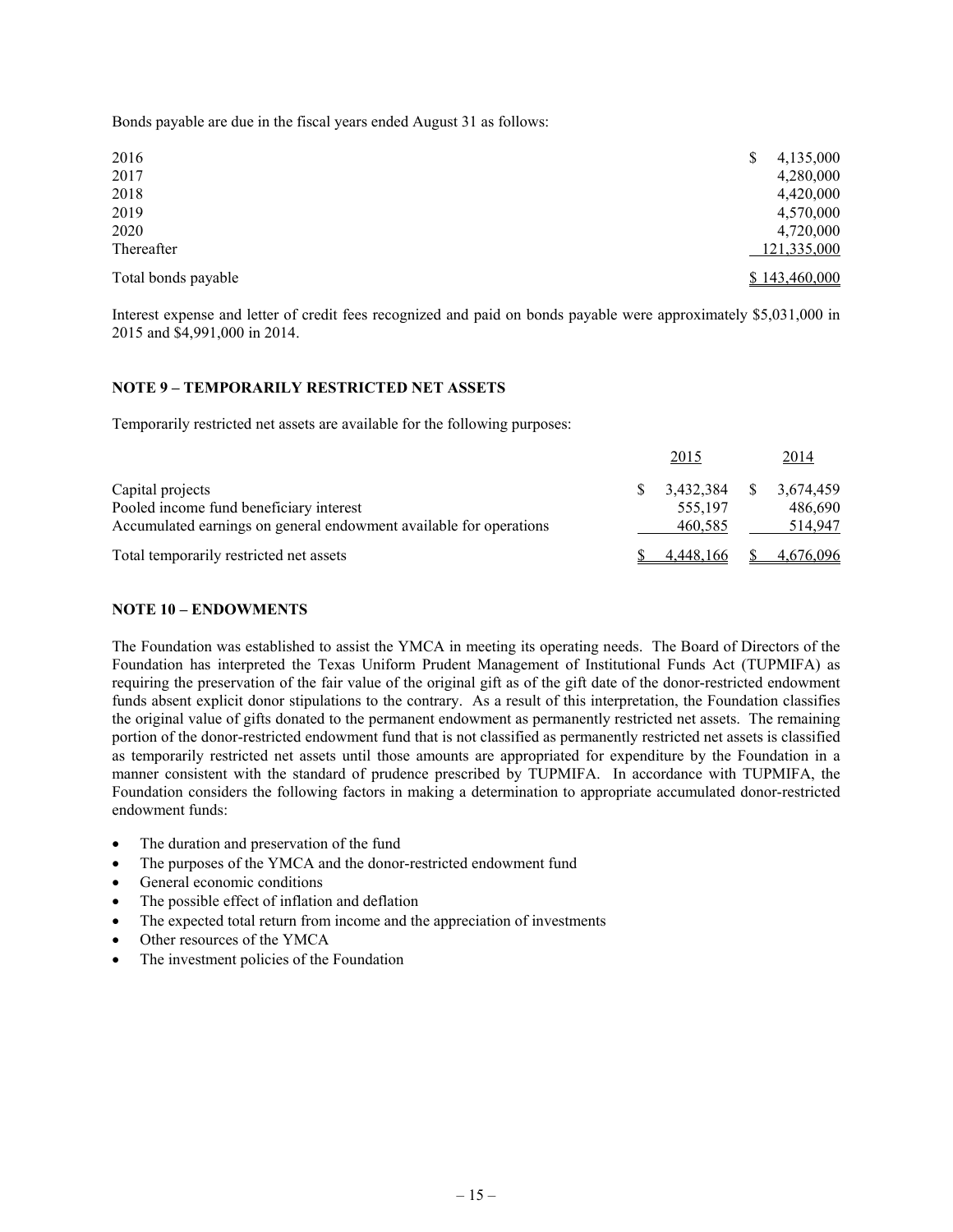Endowment net asset composition as of August 31, 2015 is as follows:

|                                                                              | <b>UNRESTRICTED</b> | <b>TEMPORARILY</b><br><b>RESTRICTED</b> | <b>PERMANENTLY</b><br><b>RESTRICTED</b> | TOTAL                  |
|------------------------------------------------------------------------------|---------------------|-----------------------------------------|-----------------------------------------|------------------------|
| Donor-restricted endowment funds<br>Board-designated general endowment funds | 6.713.635           |                                         | $1,015,782$ \$ $1,371,107$ \$           | 2,386,889<br>6.713.635 |
| Endowment net assets                                                         | 6.713.635           | 1.015.782                               | \$ 1.371.107                            | 9.100.524              |

Endowment net asset composition as of August 31, 2014 is as follows:

|                                                                              | <b>UNRESTRICTED</b> | <b>TEMPORARILY</b><br><b>RESTRICTED</b> | <b>PERMANENTLY</b><br><b>RESTRICTED</b>   | TOTAL     |
|------------------------------------------------------------------------------|---------------------|-----------------------------------------|-------------------------------------------|-----------|
| Donor-restricted endowment funds<br>Board-designated general endowment funds | 7.038.859           |                                         | $1,001,637$ \$ $1,371,107$ \$ $2,372,744$ | 7.038.859 |
| Endowment net assets                                                         | 7.038.859           | 1.001.637                               | 1,371,107                                 | 9,411,603 |

Changes in endowment net assets are as follows:

|                                                                                                                |          | <b>UNRESTRICTED</b>              |    | <b>TEMPORARILY</b><br><b>RESTRICTED</b> |   | <b>PERMANENTLY</b><br><b>RESTRICTED</b> |   | <b>TOTAL</b>                     |
|----------------------------------------------------------------------------------------------------------------|----------|----------------------------------|----|-----------------------------------------|---|-----------------------------------------|---|----------------------------------|
| Endowment net assets, September 1, 2013                                                                        |          | 5,206,380                        | \$ | 783,226                                 | S | 1,398,187                               |   | 7,387,793                        |
| Investment return:<br>Interest and dividends<br>Net realized and unrealized gain<br>Investment management fees |          | 108,125<br>755,869<br>(40, 597)  |    | 30,540<br>213,498<br>(11, 467)          |   |                                         |   | 138,665<br>969,367<br>(52,064)   |
| Net investment return                                                                                          |          | 823,397                          |    | 232,571                                 |   |                                         |   | 1,055,968                        |
| Donor redesignation                                                                                            |          | 27,080                           |    |                                         |   | (27,080)                                |   |                                  |
| Contributions and other additions                                                                              |          | 1,050,093                        |    |                                         |   |                                         |   | 1,050,093                        |
| Expenses                                                                                                       |          | (14, 454)                        |    |                                         |   |                                         |   | (14, 454)                        |
| Appropriation for distribution                                                                                 |          | (53, 637)                        |    | (14,160)                                |   |                                         |   | (67, 797)                        |
| Endowment net assets, August 31, 2014                                                                          |          | 7,038,859                        |    | 1,001,637                               |   | 1,371,107                               |   | 9,411,603                        |
| Investment return:<br>Interest and dividends<br>Net realized and unrealized loss<br>Investment management fees |          | 136,836<br>(62,063)<br>(50, 685) |    | 19,725<br>(8,946)<br>(7,306)            |   |                                         |   | 156,561<br>(71,009)<br>(57, 991) |
| Net investment return                                                                                          |          | 24,088                           |    | 3,473                                   |   |                                         |   | 27,561                           |
| Donor redesignation                                                                                            |          | (68, 507)                        |    | 68,507                                  |   |                                         |   |                                  |
| Contributions and other additions                                                                              |          | 38,307                           |    |                                         |   |                                         |   | 38,307                           |
| Expenses                                                                                                       |          | (3,645)                          |    |                                         |   |                                         |   | (3,645)                          |
| Appropriation for distribution                                                                                 |          | (315, 467)                       |    | (57, 835)                               |   |                                         |   | (373, 302)                       |
| Endowment net assets, August 31, 2015                                                                          | <u>s</u> | 6,713,635                        | S  | 1,015,782                               | S | 371.107                                 | S | 9,100,524                        |

From time to time, the fair value of assets associated with individual donor-restricted endowment funds may fall below the level that the donor or TUPMIFA requires the Foundation to retain as a fund of perpetual duration.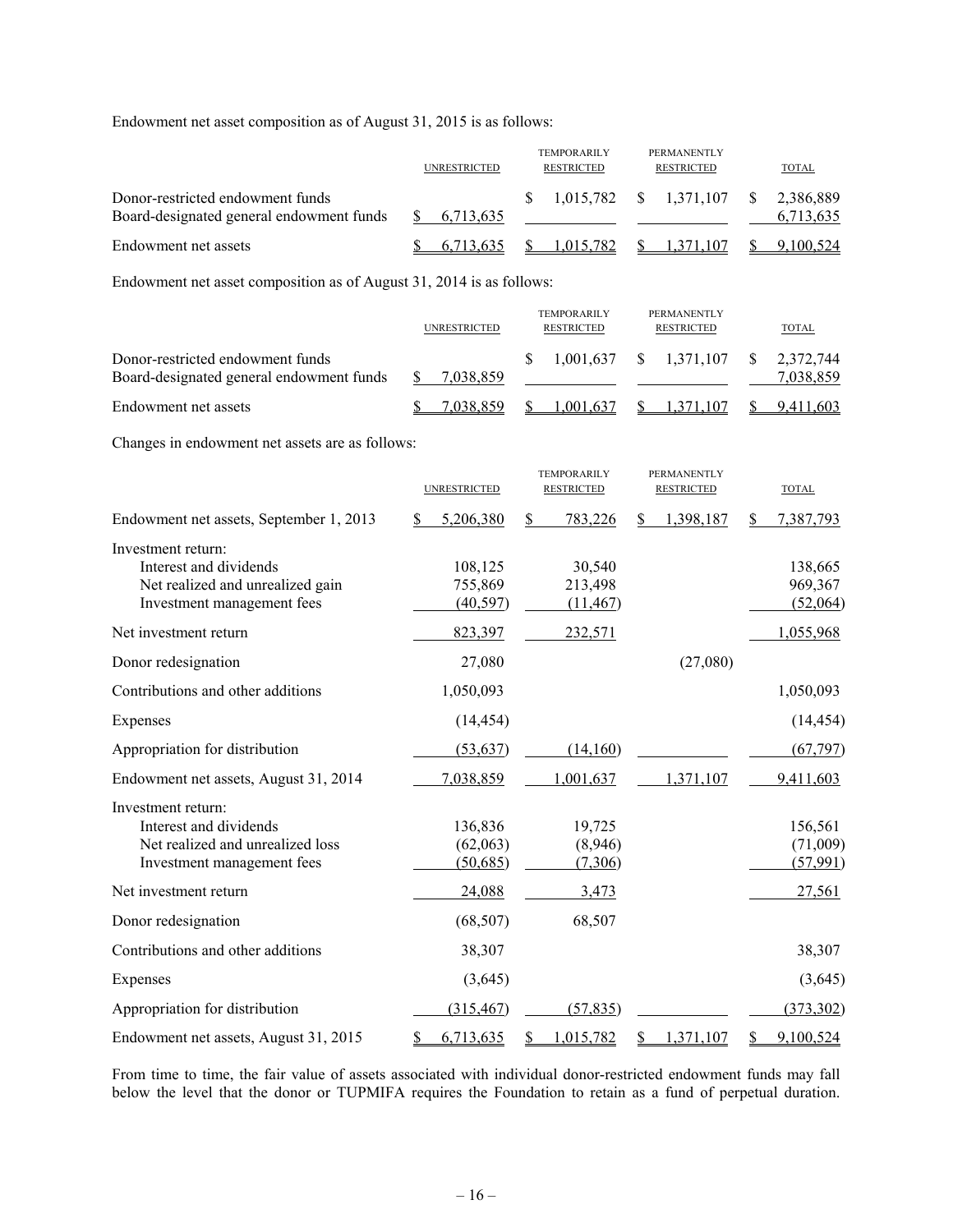Deficiencies of this nature result from unfavorable market fluctuations and continued appropriations for certain programs that are deemed prudent by the Board of Directors and are reported in unrestricted net assets.

#### Investment Policies and Strategy

The purpose of the Foundation is to provide an endowment fund that will support the YMCA for generations to come. The Foundation's strategic asset allocation is based on this long-term perspective.

The Foundation has adopted investment policies for endowment assets that attempt to maximize return within reasonable and prudent levels of risk determined from one or more asset allocation studies conducted from time to time, as well as to maintain the purchasing power of the current assets and all future contributions. Endowment assets include those assets of donor-restricted funds that the Foundation must hold in perpetuity or for a donorspecified period, as well as board-designated funds. Under this policy, as approved by the Board of Directors, the assets of the Foundation are invested in a manner that will seek to maintain an appropriate, diversified asset allocation based on a total return policy that is compatible with a flexible spending policy, while still having the potential to produce positive real returns.

#### Spending Policy

The Foundation has a policy of appropriating net investment return on the general fund toward operations and program delivery. However, in the event that the YMCA is unable to fulfill their current mission, the Board of Directors of the Foundation may authorize distributions to meet the YMCA's objectives. These policies are consistent with the Foundation's objective to maintain the purchasing power of the investments held in perpetuity or for a specific term, as well as to provide additional real growth through new gifts and investment return.

### **NOTE 11 – FAIR VALUE OF FINANCIAL INSTRUMENTS**

The carrying value of the Association's significant financial instruments including cash and cash equivalents, pledges receivable, derivative agreements, investments, annuity payable and other short-term assets and liabilities approximates fair value as of August 31, 2015 and 2014. Additionally, management believes that because the interest rate on bonds payable is determined daily, the carrying value of bonds payable of \$148,985,423 and \$152,309,870 approximates fair value at August 31, 2015 and 2014, respectively.

### **NOTE 12 – GOVERNMENT GRANTS AND CONTRACTS**

The Association is the recipient of government grants and contracts from various federal, state, and local agencies. Should these contracts not be renewed, a replacement for this source of support may not be forthcoming and related expenses would not be incurred. Government contract revenue includes the following:

|                                                   |     | 2015      |     | 2014      |
|---------------------------------------------------|-----|-----------|-----|-----------|
| Federal grants and contracts:                     |     |           |     |           |
| U. S. Department of Health and Human Services     | \$. | 6,139,140 | \$. | 4,257,106 |
| U. S. Department of State                         |     | 1,319,613 |     | 1,239,250 |
| U. S. Department of Justice                       |     | 282,826   |     | 328,655   |
| U. S. Department of Homeland Security             |     | 102,384   |     | 103,806   |
| U. S. Department of Housing and Urban Development |     | 16,182    |     | 11,832    |
| Total federal grants and contracts                |     | 7,860,145 |     | 5,940,649 |
| Colleges                                          |     | 376,909   |     | 382,847   |
| School districts                                  |     | 135,006   |     | 232,669   |
| County                                            |     | 101,967   |     | 170,125   |
| Other                                             |     | 42,379    |     | 42,550    |
| Total government grants and contracts             |     | 8.516.406 |     | 6.768.840 |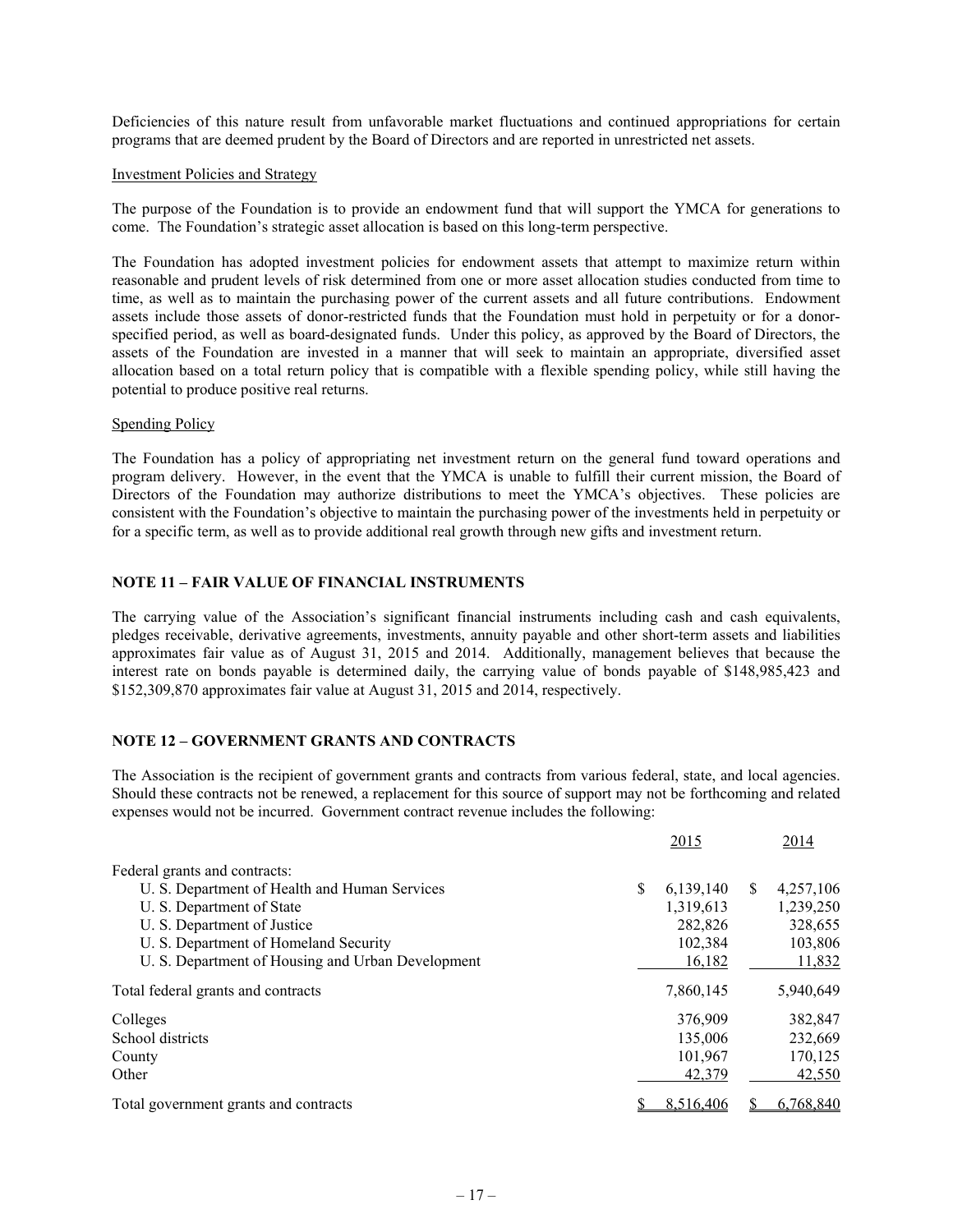The Association's government grants require fulfillment of certain conditions as set forth in grant contracts and are subject to review and audit by the awarding agencies. Such reviews and audits could result in the discovery of unallowable activities and unallowable costs. Consequently, any of the funding sources may, at their discretion, request reimbursement for expenses or return of funds as a result of non-compliance by the Association with the terms of the contracts. Management believes such disallowances, if any, would not be material to the Association's financial position or changes in net assets.

### **NOTE 13 – EMPLOYEE BENEFIT PLAN**

The Association participates in a defined contribution retirement plan administered by the Young Men's Christian Association Retirement Fund. Employees may elect to participate following two years of service. The Association contributes 12% of the eligible employee's compensation into the plan. The Association contributed approximately \$3,387,000 and \$3,255,000 to this plan during the years ended August 31, 2015 and 2014, respectively.

### **NOTE 14 – COMMITMENTS AND CONTINGENCIES**

The Association is party to a lawsuit in connection with allegations of inappropriate behavior between a former employee and a minor while enrolled in one of the Association's programs. The case is being handled by the Association's insurance company and is in the early stages. Management is unable to determine the probability of an unfavorable outcome; as a result, no amount has been accrued in the accompanying consolidated financial statements related to this matter. Management does not believe that the final resolution of this matter will have a material impact on the Association's consolidated financial position.

## **NOTE 15 – LEASES**

The Association leases certain office space and office equipment used in its operations. Operating lease payments for the years ended August 31, 2015 and 2014 were approximately \$923,000 and \$909,000, respectively.

As of August 31, 2015, the future minimum annual lease payments under these noncancellable operating leases are as follows:

| 2016       | 687,297<br>\$ |
|------------|---------------|
| 2017       | 312,881       |
| 2018       | 320,538       |
| 2019       | 326,007       |
| 2020       | 326,007       |
| Thereafter | 163,004       |
| Total      | 2,135,734     |

### **NOTE 16 – SUBSEQUENT EVENTS**

In October 2015, the Association signed a construction contract for work to be performed at Camp Cullen. The total contract amount is \$4,170,000.

In February 2016, the Association refinanced its Series 2013 Bonds. The Series 2013B Bonds, totaling approximately \$39 million, were refinanced at a rate of 2.70% on a 7 year fixed term. The Series 2013C and Series 2013D Bonds, also totaling approximately \$39 million, were refinanced at a rate of 2.99% on a 10 year fixed term.

Management has evaluated subsequent events through February 18, 2016, which is the date that the financial statements were available for issuance. As a result of this evaluation, no other events were identified that are required to be disclosed or would have a material impact on reported net assets or changes in net assets.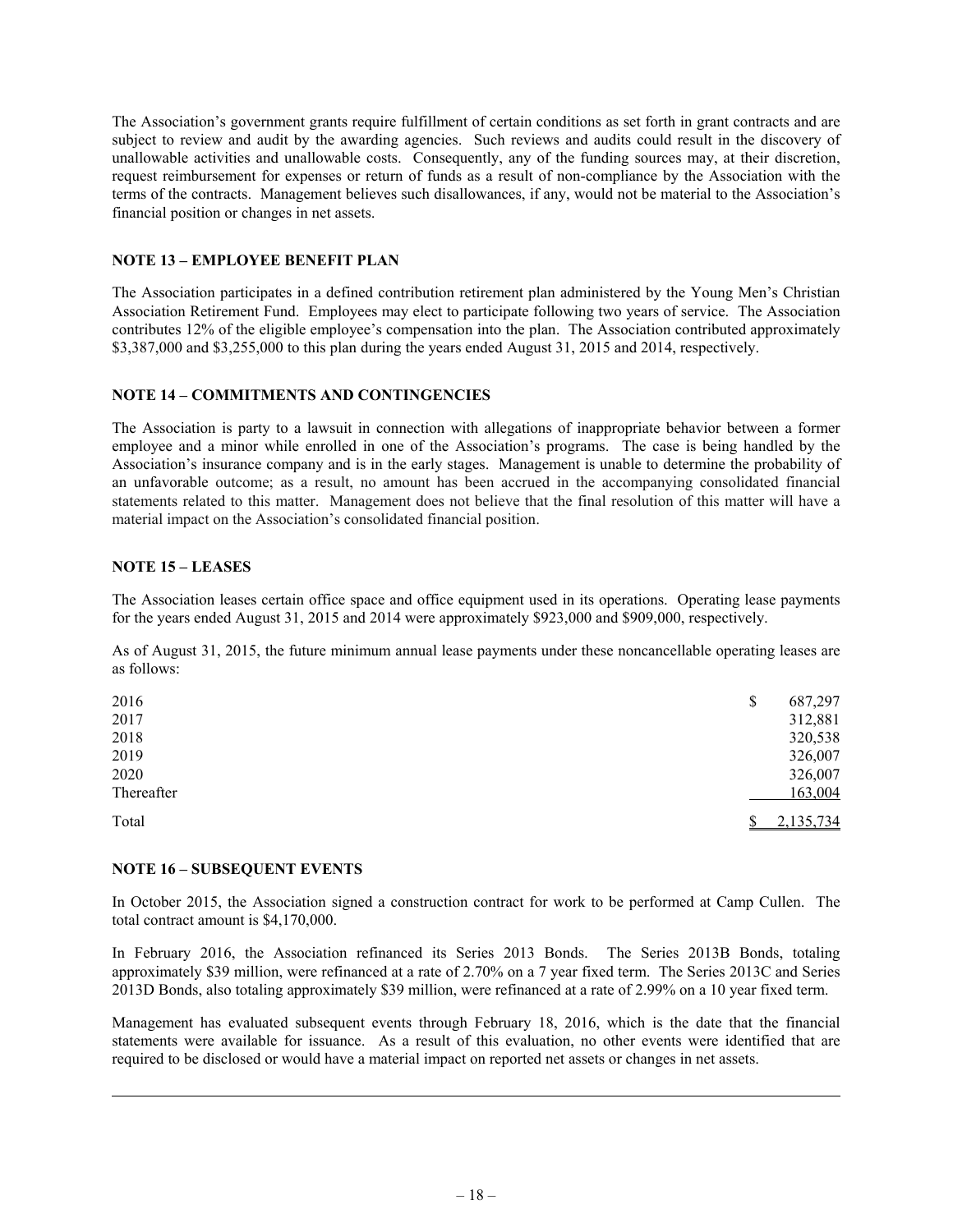Consolidating Statement of Financial Position as of August 31, 2015

|                                                                                                                               | <b>YMCA</b>                                                  | <b>FOUNDATION</b> | <b>ELIMINATIONS</b>    | CONSOLIDATED                                                 |
|-------------------------------------------------------------------------------------------------------------------------------|--------------------------------------------------------------|-------------------|------------------------|--------------------------------------------------------------|
| <b>ASSETS</b>                                                                                                                 |                                                              |                   |                        |                                                              |
| Cash<br>Accounts receivable<br>United Way allocation receivable<br>Prepaid expenses and other assets                          | $\mathbb{S}$<br>7,613,289<br>1,556,223<br>884,434<br>747,524 | \$<br>173,310     |                        | $\mathbb{S}$<br>7,786,599<br>1,556,223<br>884,434<br>747,524 |
| Due from YMCA                                                                                                                 |                                                              | 500,150           | \$<br>(500, 150)       |                                                              |
| Operating pledges receivable, net<br>Investments<br>Bond proceeds held in trust<br>Pledges receivable restricted for building | 703,320<br>52,749,453<br>5,670,222                           | 8,551,808         |                        | 703,320<br>61,301,261<br>5,670,222                           |
| construction, net                                                                                                             | 3,189,231                                                    |                   |                        | 3,189,231                                                    |
| Property and equipment, net                                                                                                   | 233,886,511                                                  |                   |                        | 233,886,511                                                  |
| <b>TOTAL ASSETS</b>                                                                                                           | \$307,000,207                                                | 9,225,268         | (500, 150)<br>\$       | \$315,725,325                                                |
| <b>LIABILITIES AND NET ASSETS</b>                                                                                             |                                                              |                   |                        |                                                              |
| Liabilities:                                                                                                                  |                                                              |                   |                        |                                                              |
| Accounts payable                                                                                                              | $\mathbb{S}$<br>2,364,887                                    |                   |                        | $\mathbb{S}$<br>2,364,887                                    |
| Accrued expenses                                                                                                              | 2,917,687                                                    |                   |                        | 2,917,687                                                    |
| Bond interest and fees payable<br>Funds held for others                                                                       | 442,205<br>21,679                                            |                   |                        | 442,205<br>21,679                                            |
| Deferred revenue                                                                                                              | 2,958,046                                                    |                   |                        | 2,958,046                                                    |
| Due to Foundation                                                                                                             | 500,150                                                      |                   | \$<br>(500, 150)       |                                                              |
| Split-interest agreement liabilities                                                                                          |                                                              | \$<br>124,744     |                        | 124,744                                                      |
| Derivative agreements                                                                                                         | 394,585                                                      |                   |                        | 394,585                                                      |
| Bonds payable, net                                                                                                            | 145,068,498                                                  |                   |                        | 145,068,498                                                  |
| <b>Total liabilities</b>                                                                                                      | 154,667,737                                                  | 124,744           | (500, 150)             | 154,292,331                                                  |
| Net assets:                                                                                                                   |                                                              |                   |                        |                                                              |
| Unrestricted                                                                                                                  | 148,900,086                                                  | 6,713,635         |                        | 155, 613, 721                                                |
| Temporarily restricted                                                                                                        | 3,432,384                                                    | 1,015,782         |                        | 4,448,166                                                    |
| Permanently restricted                                                                                                        |                                                              | 1,371,107         |                        | 1,371,107                                                    |
| Total net assets                                                                                                              | 152,332,470                                                  | 9,100,524         |                        | 161,432,994                                                  |
| TOTAL LIABILITIES AND NET ASSETS                                                                                              | \$307,000,207                                                | 9,225,268         | (500, 150)<br><u>s</u> | \$315,725,325                                                |